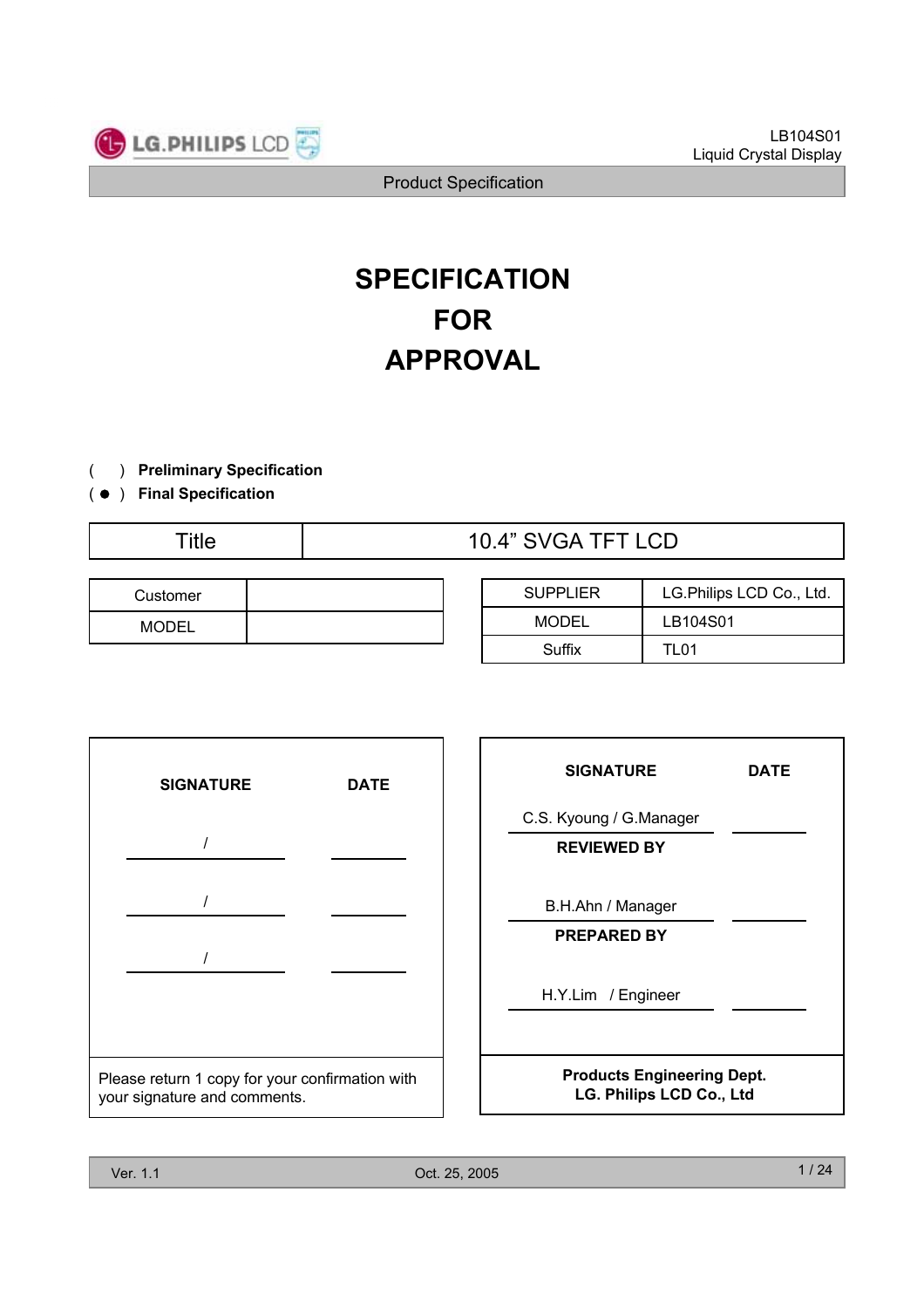

## **Contents**

| <b>No</b>      | <b>ITEM</b>                                             | Page           |
|----------------|---------------------------------------------------------|----------------|
|                | COVER                                                   | 1              |
|                | <b>CONTENTS</b>                                         | $\overline{2}$ |
|                | <b>RECORD OF REVISIONS</b>                              | 3              |
| 1              | <b>GENERAL DESCRIPTION</b>                              | 4              |
| $\overline{2}$ | ABSOLUTE MAXIMUM RATINGS                                | 5              |
| 3              | ELECTRICAL SPECIFICATIONS                               |                |
| $3 - 1$        | ELECTRICAL CHARACTREISTICS                              | 6              |
| $3 - 2$        | <b>INTERFACE CONNECTIONS</b>                            | $\overline{7}$ |
| $3 - 3$        | SIGNAL TIMING SPECIFICATIONS                            | 9              |
| $3 - 4$        | SIGNAL TIMING WAVEFORMS                                 | 9              |
| $3-5$          | <b>COLOR INPUT DATA REFERNECE</b>                       | 10             |
| $3-6$          | <b>POWER SEQUENCE</b>                                   | 11             |
| 4              | <b>OPTICAL SFECIFICATIONS</b>                           | 12             |
| 5              | <b>MECHANICAL CHARACTERISTICS</b>                       | 16             |
| 6              | <b>RELIABLITY</b>                                       | 20             |
| 7              | INTERNATIONAL STANDARDS                                 |                |
| $7 - 1$        | <b>SAFETY</b>                                           | 21             |
| $7-2$          | <b>EMC</b>                                              | 21             |
| 8              | <b>PACKING</b>                                          |                |
| $8 - 1$        | DESIGNATION OF LOT MARK                                 | 22             |
| $8 - 2$        | <b>PACKING FORM</b>                                     | 23             |
| 9              | <b>PRECAUTIONS</b>                                      | 24             |
| A              | APPENDIX. Enhanced Extended Display Identification Data | 26             |
|                |                                                         |                |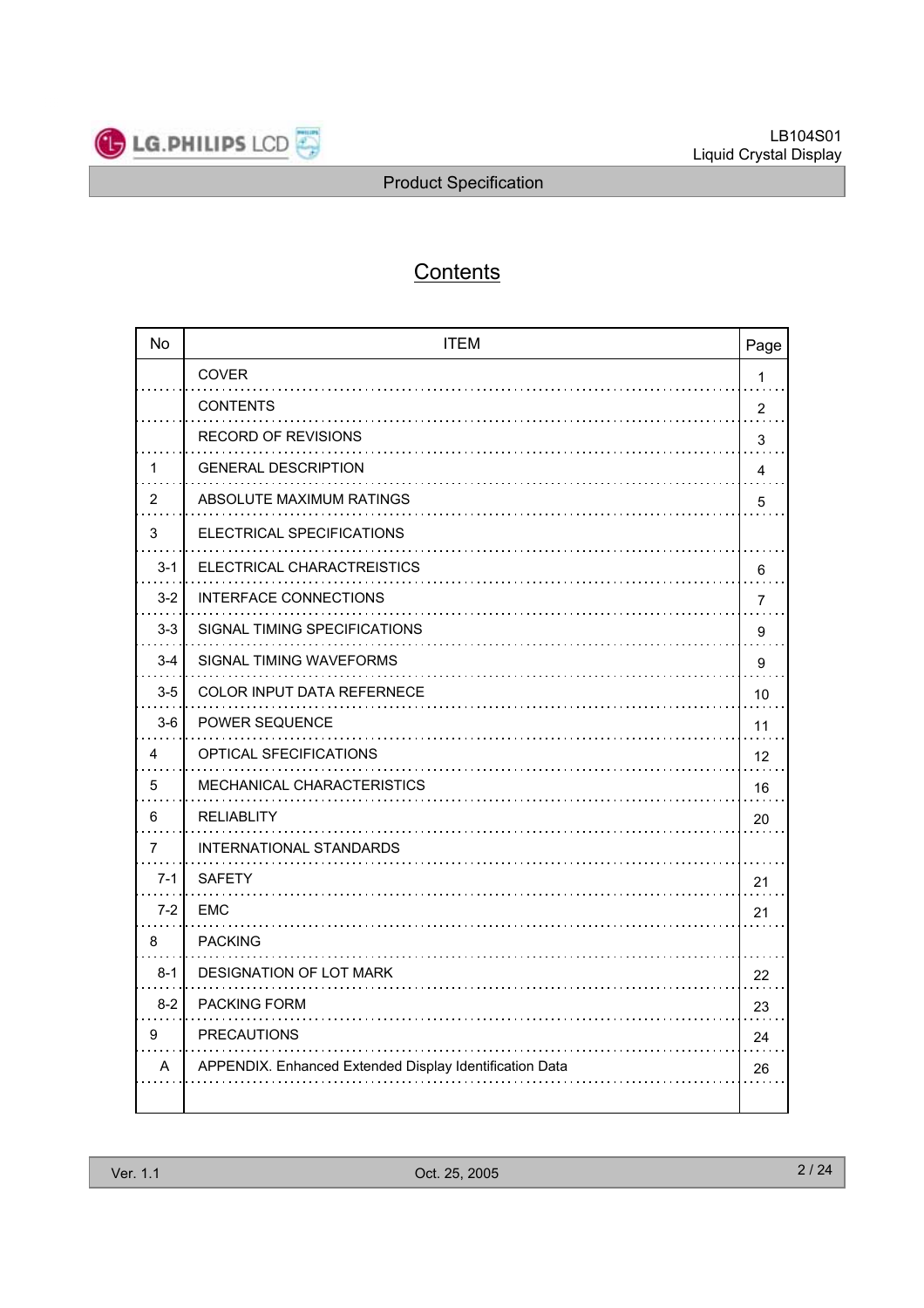

## **RECORD OF REVISIONS**

|     | Revision No   Revision Date | Page  | Description                                                                                                                                                                                                                                                                                      |
|-----|-----------------------------|-------|--------------------------------------------------------------------------------------------------------------------------------------------------------------------------------------------------------------------------------------------------------------------------------------------------|
| 0.0 | June. 20. 2005              |       | <b>First Draft</b>                                                                                                                                                                                                                                                                               |
| 0.1 | Aug. 22. 2005               | 4/24  | Changed Power Consumption : Total 4W(typ)->3.66W(typ),<br>Changed Weight: 300g(typ)->290g(typ)                                                                                                                                                                                                   |
|     |                             | 6/24  | Changed Power Consumption<br>: $0.7W(typ) \rightarrow 0.55W(typ)$ , 0.9W(max) $\rightarrow$ 0.63W(max)                                                                                                                                                                                           |
|     |                             | 16/24 | Changed Weight: 300g(typ)->290g(typ), 310g(max)->300g(max)                                                                                                                                                                                                                                       |
|     |                             | 17/24 | Changed drawing of Front View                                                                                                                                                                                                                                                                    |
|     |                             | 18/24 | Changed drawing of Rear View                                                                                                                                                                                                                                                                     |
|     |                             | 20/24 | Vibration test (non-operating) condition was changed<br>:[Sine wave, 10 ~ 500 ~ 10Hz, 1.5G, 0.37 oct/min 3 axis,<br>1hour/axis]→[Random, 10 ~ 300Hz, 0.0035~0.0035G/Hz 1.0Grms, 1<br>axis, 0.5hour/axis]                                                                                         |
|     |                             | 20/24 | Shock test (non-operating) was changed<br>:[Half sine wave, 180G, 2ms one shock of each six faces(I.e. run<br>180G 6ms for all six faces)]→[Half sine wave, 180G, 2ms<br>one shock of each three faces (I.e. run 180G 6ms for all one faces)]                                                    |
|     |                             | 6/24  | Notes of Lamp specification was updated.                                                                                                                                                                                                                                                         |
|     |                             | 6/24  | Changed Operating Voltage & Operating Current<br>: $V_{BL,min}$ : 460 $\rightarrow$ 473<br>: $I_{BL.max}$ 7.0mA $\rightarrow$ 6.5mA                                                                                                                                                              |
| 1.0 | Oct. 21. 2005               | 1/24  | Preliminary Specification $\rightarrow$ Final Specification                                                                                                                                                                                                                                      |
| 1.1 | Oct. 25. 2005               | 4/24  | Changed Power Consumption : Total 3.66 W(Typ.) $\rightarrow$ Total 3.55 W(Typ.)                                                                                                                                                                                                                  |
|     |                             | 6/24  | Changed Lamp Operating Voltage<br>: Min 473 $V_{RMS}$ / Typ 485 $V_{RMS}$ / Max 625 $V_{RMS}$<br>$\rightarrow$ Min 488 V <sub>RMS</sub> / Typ 500 V <sub>RMS</sub> / Max 640 V <sub>RMS</sub><br>Changed Power Consumption<br>: Typ 2.9W / Max 3.2W → Typ 3.0W / Max 3.3W<br><b>Changed Note</b> |
|     |                             |       |                                                                                                                                                                                                                                                                                                  |
|     |                             |       |                                                                                                                                                                                                                                                                                                  |
|     |                             |       |                                                                                                                                                                                                                                                                                                  |
|     |                             |       |                                                                                                                                                                                                                                                                                                  |
|     |                             |       |                                                                                                                                                                                                                                                                                                  |
|     |                             |       |                                                                                                                                                                                                                                                                                                  |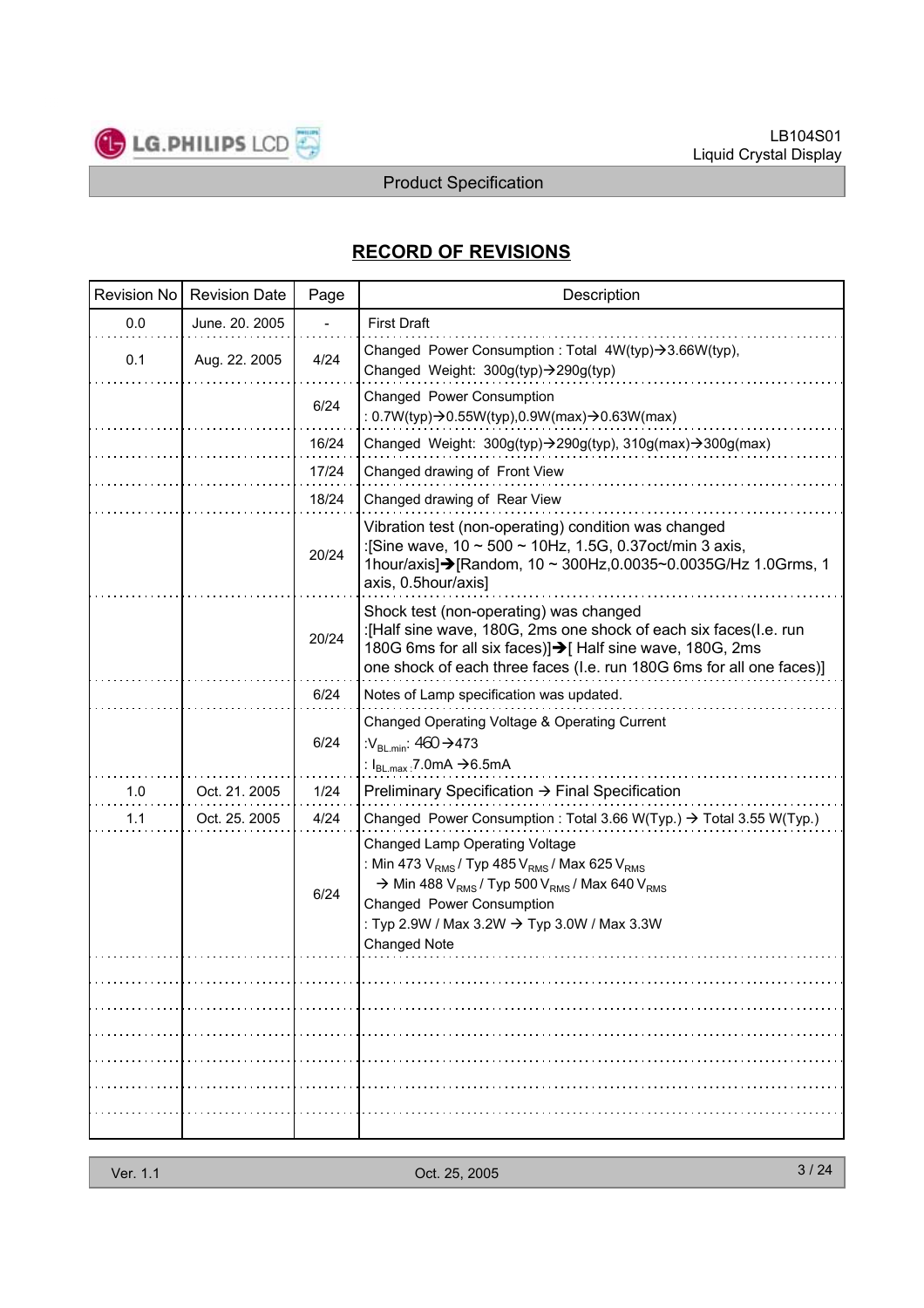

## **1. General Description**

LG.PHILIPS LCD

The LB104S01 is a Color Active Matrix Liquid Crystal Display with an integral Cold Cathode Fluorescent Lamp (CCFL) backlight system. The matrix employs a-Si Thin Film Transistor as the active element. It is a transmissive type display operating in the normally white mode. This TFT-LCD has 10.4 inches diagonally measured active display area with SVGA resolution(600 vertical by 800 horizontal pixel array). Each pixel is divided into Red, Green and Blue sub-pixels or dots which are arranged in vertical stripes. Gray scale or the brightness of the sub-pixel color is determined with a 6-bit gray scale signal for each dot, thus, presenting a palette of more than 262,144 colors.

The LB104S01 has been designed to apply the interface method that enables low power, high speed, low EMI.

The LB104S01 is intended to support applications where thin thickness, low power are critical factors and graphic displays are important. In combination with the vertical arrangement of the sub-pixels,

the LB104S01 characteristics provide an excellent flat display for office automation products such as Mini-Notebook PC or Web-pad, etc.



## **General Features**

| Active Screen Size            | 10.4 i nches (264. 16nm) di agonal               |
|-------------------------------|--------------------------------------------------|
| <b>Outline Dimension</b>      | 224. 5(H) x 172 0(V) x 5. 7(D) nm(Typ.)          |
| <b>Pixel Pitch</b>            | $0.264(H)$ nm x $0.264(V)$ nm                    |
| Pixel Format                  | 800(H) By 600 (V) Pixels RGB stripes arrangement |
| Color Depth                   | 6-bit, 262, 144 colors                           |
| Luminance, White              | $250 \text{ cd/m}^2$ (Typ.)                      |
| <b>Power Consumption</b>      | Total $3.55$ Valtt (Typ.)                        |
| Weight                        | $290q$ (Typ.)                                    |
| <b>Display Operating Mode</b> | Transmissive node, normally white                |
| Surface Treatment             | Anti-glare&hard coating $(3+)$                   |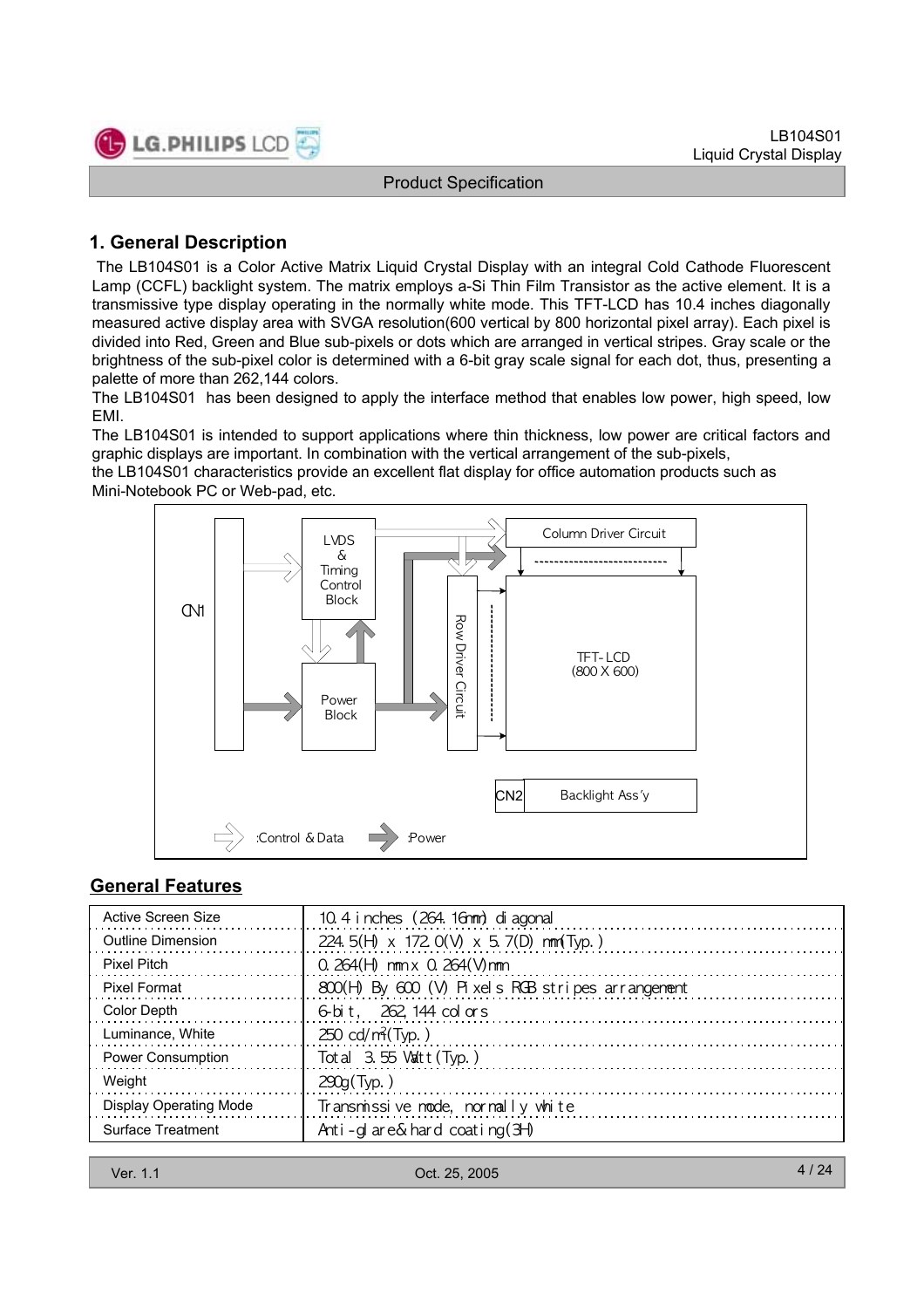

## **2. Absolute Maximum Ratings**

The following are maximum values which, if exceeded, may cause faulty operation or damage to the unit.

| Parameter                         | Symbol      |        | Values | Units        | <b>Notes</b>            |  |
|-----------------------------------|-------------|--------|--------|--------------|-------------------------|--|
|                                   |             | Min    | Max    |              |                         |  |
| Power Input Voltage               | VCC         | $-0.3$ | 4.0    | <b>Vdc</b>   | at $25 \pm 5^{\circ}$ C |  |
| <b>Operating Temperature</b>      | Тор         |        | 50     | $^{\circ}$ C |                         |  |
| Storage Temperature               | <b>HST</b>  | $-20$  | 60     | ം.           |                         |  |
| <b>Operating Ambient Humidity</b> | <b>HOP</b>  | 10     | 90     | %RH          |                         |  |
| <b>Storage Humidity</b>           | <b>H</b> st | 10     | 90     | %RH          |                         |  |

#### **Table 1. ABSOLUTE MAXIMUM RATINGS**

Note : 1. Temperature and relative humidity range are shown in the figure below. Wet bulb temperature should be  $39^{\circ}$ C Max, and no condensation of water.

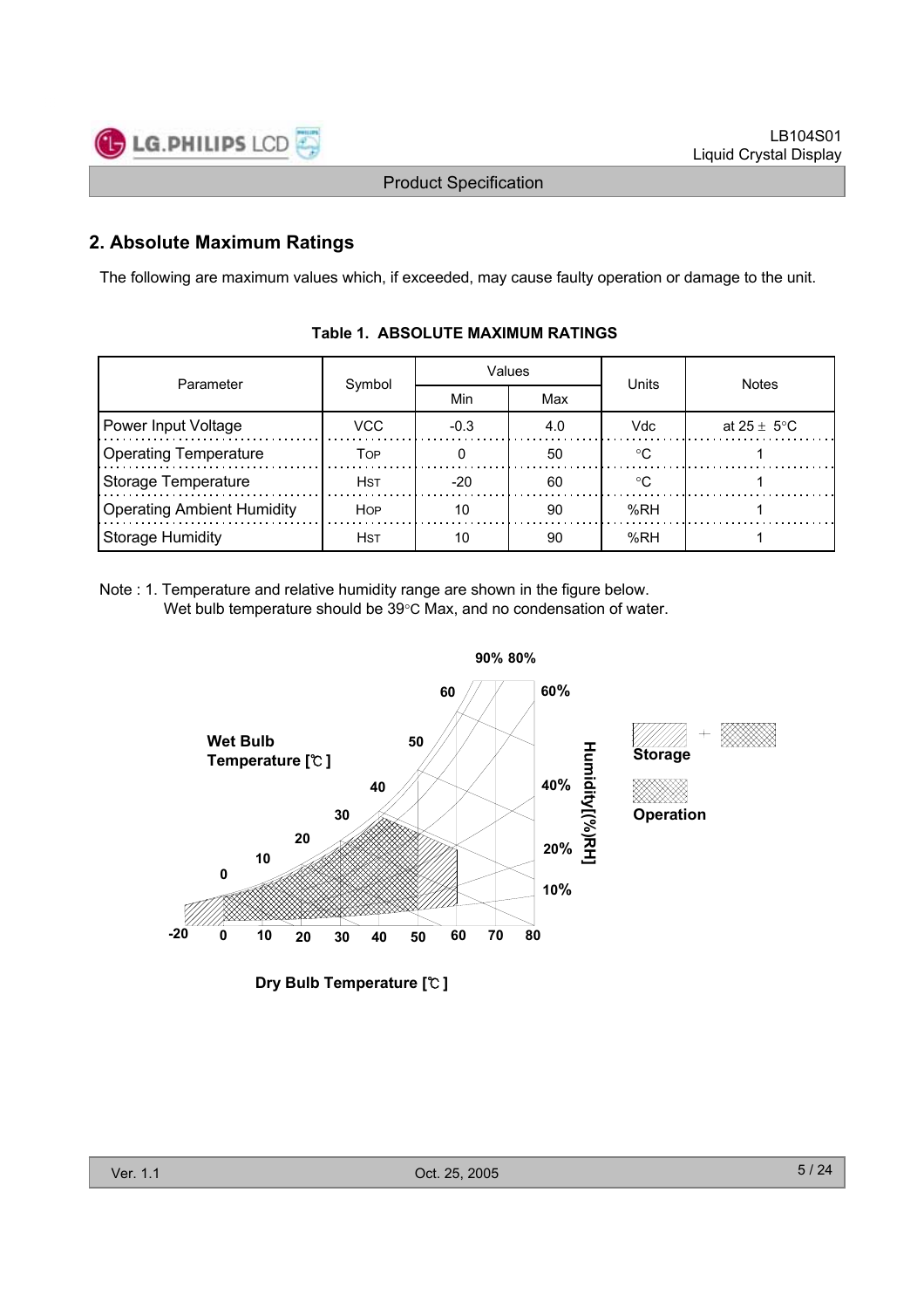

## **3. Electrical Specifications**

## **3-1. Electrical Characteristics**

The LB104S01 requires two power inputs. One is employed to power the LCD electronics and to drive the TFT array and liquid crystal. The second input which powers the CCFL, is typically generated by an inverter. The inverter is an external unit to the LCD.

|                                                                          |                 |                                 | Values                          |                                 |                        |                          |
|--------------------------------------------------------------------------|-----------------|---------------------------------|---------------------------------|---------------------------------|------------------------|--------------------------|
| Parameter                                                                | Symbol          | Min                             | Typ                             | Max                             | Unit                   | <b>Notes</b>             |
| MODULE:                                                                  |                 |                                 |                                 |                                 |                        |                          |
| Power Supply Input Voltage                                               | VCC             | 3.0                             | 3.3                             | 3.6                             | $V_{DC}$               |                          |
| Power Supply Input Current                                               | $I_{\rm CC}$    |                                 | 165                             | 190                             | mA                     |                          |
| Power Consumption                                                        | Pc              |                                 | 0.55                            | 0.63                            | Watt                   |                          |
| Differential Impedance                                                   | Zm              | 90                              | 100                             | 110                             | <b>Ohm</b>             | $\overline{2}$           |
| LAMP:                                                                    |                 |                                 |                                 |                                 |                        |                          |
| <b>Operating Voltage</b>                                                 | $V_{BL}$        | 488<br>$(6.5 \text{ mA}_{RMS})$ | 500<br>$(6.0 \text{ mA}_{RMS})$ | 640<br>$(2.0 \text{ mA}_{RMS})$ | $V_{RMS}$              | Tolerance:<br>$\pm 10\%$ |
| <b>Operating Current</b>                                                 | $I_{BL}$        | 2.0                             | 6.0                             | 6.5                             | mA <sub>RMS</sub>      | 3                        |
| Power Consumption                                                        | $P_{BL}$        |                                 | 3.0                             | 3.3                             | W                      | @6mA <sub>RMS</sub>      |
| <b>Operating Frequency</b>                                               | f <sub>BL</sub> | 45                              | 60                              | 80                              | <b>kHz</b>             |                          |
| Discharge Stabilization Time                                             | <b>Ts</b>       |                                 |                                 | 3                               | Min                    | Δ                        |
| Life Time                                                                |                 | 20,000                          |                                 |                                 | <b>Hrs</b>             | 5                        |
| <b>Established Starting Voltage</b><br>at $25^\circ$<br>at 0 $\degree$ C | Vs              |                                 |                                 | 845<br>1015                     | $V_{RMS}$<br>$V_{RMS}$ | 6                        |

**Table 2. ELECTRICAL CHARACTERISTICS**

#### Note)

- 1. The specified current and power consumption are under the Vcc = 3.3V , 25℃ , fv = 60Hz condition whereas full black pattern is displayed and fv is the frame frequency.
- 2. This impedance value is needed to proper display and measured form LVDS Tx to the mating connector.
- 3. The typical operating current is 6mArms for the typical surface luminance  $(L_{WH})$  in optical characteristics.
- 4. Define the brightness of the lamp after being lighted for 5 minutes as 100%, Ts is the time required for the brightness of the center of the lamp to be not less than 95%.
- 5. The life time is determined as the time at which brightness of lamp is 50% compare to that of initial value at the typical lamp current.
- 6. The "Max" of "Established Starting Voltage" means the minimum voltage for inverter to turn on the CCFL normally in the LCD module. It should be careful that "Established Starting Voltage" is changed by an increase of stray capacitance in your set, inverter method, value of ballast capacitor in your inverter and so on. Especially, the value of "Established Starting Voltage" is higher in low temperature condition than in normal temperature condition, because impedance of CCFL is increased. The voltage above Vs should be applied to the lamps for more than 1 second for start-up.
- 7. Lamp frequency may produce interface with horizontal synchronous frequency and as a result this may cause beat on the display. Therefore lamp frequency shall be as away possible from the horizontal synchronous frequency and from its harmonics in order to prevent interference.
- 8. The lamp power consumption shown above does not include loss of external inverter. The applied lamp current is a typical one.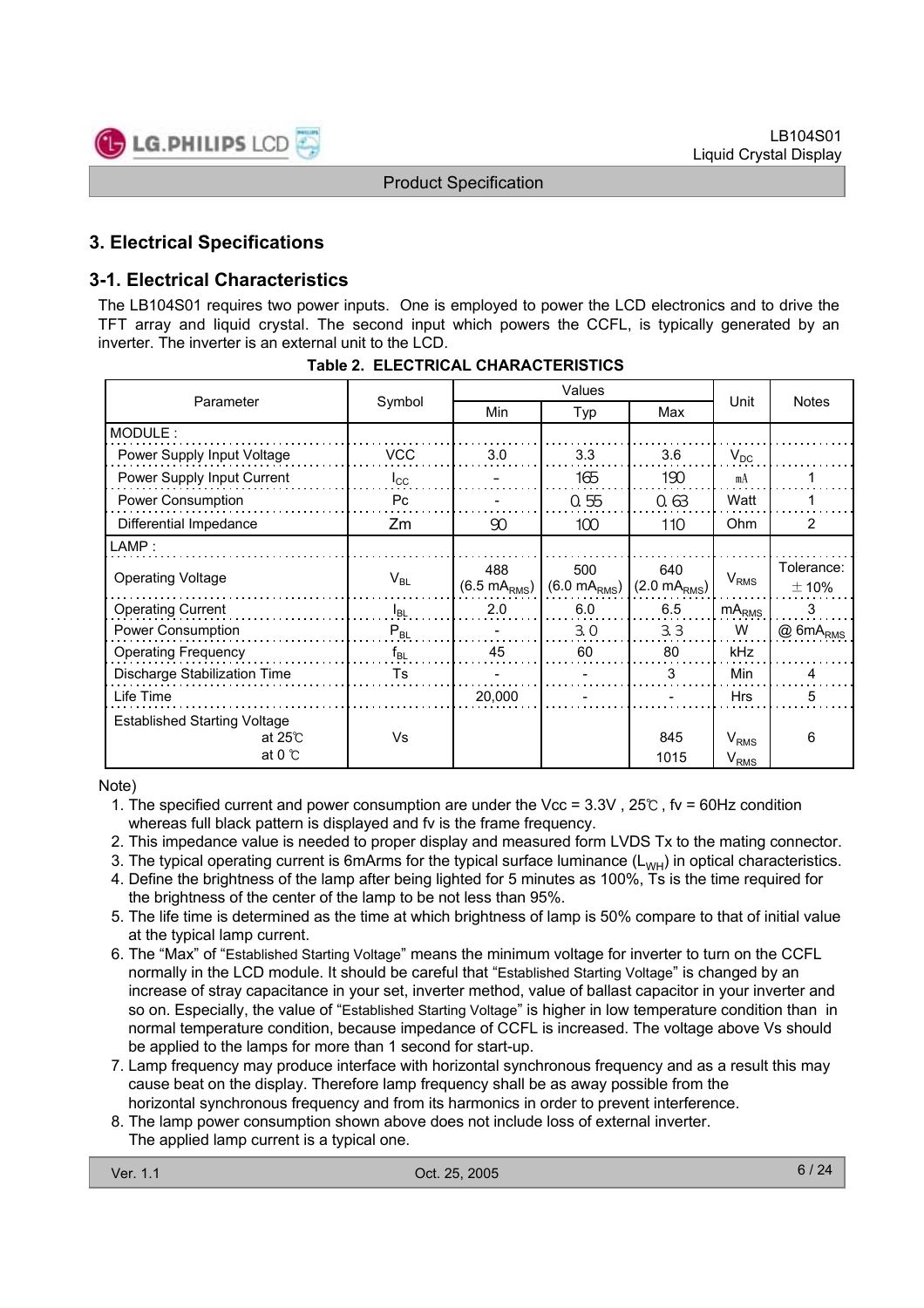

#### Note)

- 9. Requirements for a system inverter design, which is intended to have a better display performance, a better power efficiency and a more reliable lamp, are following.
	- It shall help increase the lamp lifetime and reduce leakage current.
		- a. The asymmetry rate of the inverter waveform should be less than 10%.
		- b. The distortion rate of the waveform should be within  $\sqrt{2} \pm 10\%$ .
			- \* Inverter output waveform had better be more similar to ideal sine wave.



※ Do not attach a conducting tape to lamp connecting wire.

If the lamp wire attach to a conducting tape, TFT-LCD Module has a low luminance and the inverter has abnormal action. Because leakage current is occurred between lamp wire and conducting tape.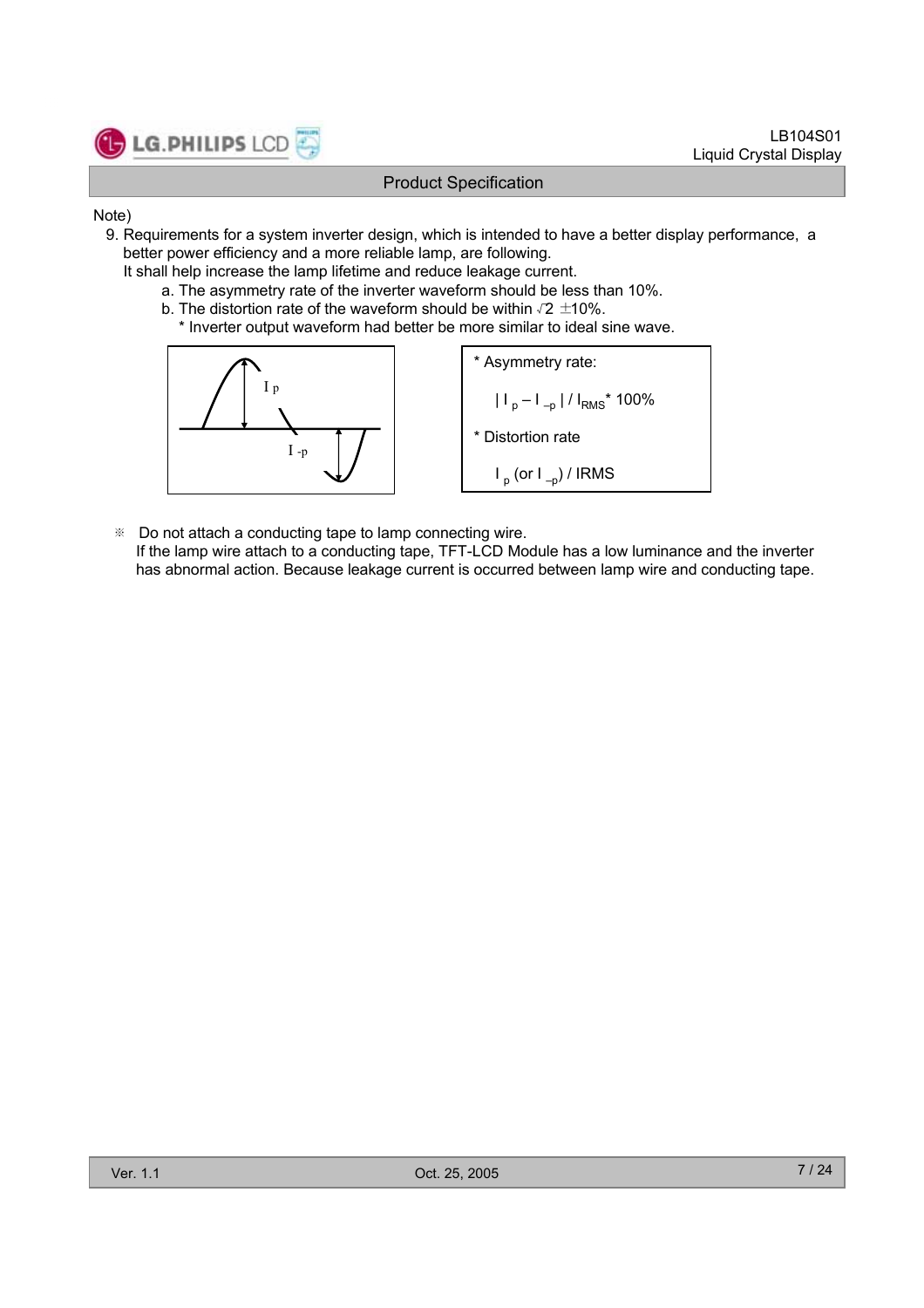

## **3-2. Interface Connections**

This LCD employs two interface connections, a 20 pin connector is used for the module electronics interface and the other connector is used for the integral backlight system.

The electronics interface connector is a model GT100-20P-LS-SMT manufactured by LS Cable.

#### **Table 3. MODULE CONNECTOR PIN CONFIGURATION (CN1)**

| <b>Pin</b> | Symbol           | Description                            | <b>Notes</b>                                                       |
|------------|------------------|----------------------------------------|--------------------------------------------------------------------|
| 1          | <b>VCC</b>       | Power Supply, 3.3V Typ.                |                                                                    |
| 2          | <b>VCC</b>       | Power Supply, 3.3V Typ.                |                                                                    |
| 3          | <b>GND</b>       | Ground                                 | 1. Interface chips<br>1.1 LCD: SW, SW0602 U(LCD Controller)        |
| 4          | <b>GND</b>       | Ground                                 | including LVDS Receiver                                            |
| 5          | A <sub>1</sub> M | Negative LVDS differential data input  | 1.2 System: THC63LVDM63A<br>or Equivalent                          |
| 6          | A <sub>1</sub> P | Positive LVDS differential data input  | * Pin to Pin compatible with TI LVDS                               |
| 7          | <b>GND</b>       | Ground                                 |                                                                    |
| 8          | A2M              | Negative LVDS differential data input  | 2. Connector<br>2.1 LCD: GT100-20P-LS-SMT, LS Cable                |
| 9          | A <sub>2</sub> P | Positive LVDS differential data input  | or Equivalent                                                      |
| 10         | <b>GND</b>       | Ground                                 | 2.2 Mating                                                         |
| 11         | A3M              | Negative LVDS differential data input  | $D$ screte Wire type: $DF19G-20S-1C(HROSE)$                        |
| 12         | A <sub>3</sub> P | Positive LVDS differential data input  | : DF19G-20S-1F(HROSE)<br>FPC type<br>2.3 Connector pin arrangement |
| 13         | <b>GND</b>       | Ground                                 |                                                                    |
| 14         | <b>CLKM</b>      | Negative LVDS differential clock input |                                                                    |
| 15         | <b>CLKP</b>      | Positive LVDS differential clock input | Sour ce                                                            |
| 16         | <b>GND</b>       | Ground                                 | PŒ<br>Δ                                                            |
| 17         | <b>GND</b>       | Ground                                 |                                                                    |
| 18         | <b>GND</b>       | Ground                                 | (LOD Module rear view)                                             |
| 19         | <b>GND</b>       | Ground                                 |                                                                    |
| 20         | <b>GND</b>       | Ground                                 |                                                                    |

The backlight interface connector is a model BHSR-02VS-1, manufactured by JST or Compatible.

The mating connector part number is SM02B-BHSS-1 or equivalent.

#### **Table 5. BACKLIGHT CONNECTOR PIN CONFIGURATION (CN2)**

| Pin | Symbol | Description                               | <b>Notes</b> |
|-----|--------|-------------------------------------------|--------------|
|     | HV     | Power supply for lamp (High voltage side) |              |
|     |        | Power supply for lamp (Low voltage side)  |              |

Notes : 1. The high voltage side terminal is colored pink and the low voltage side terminal is black.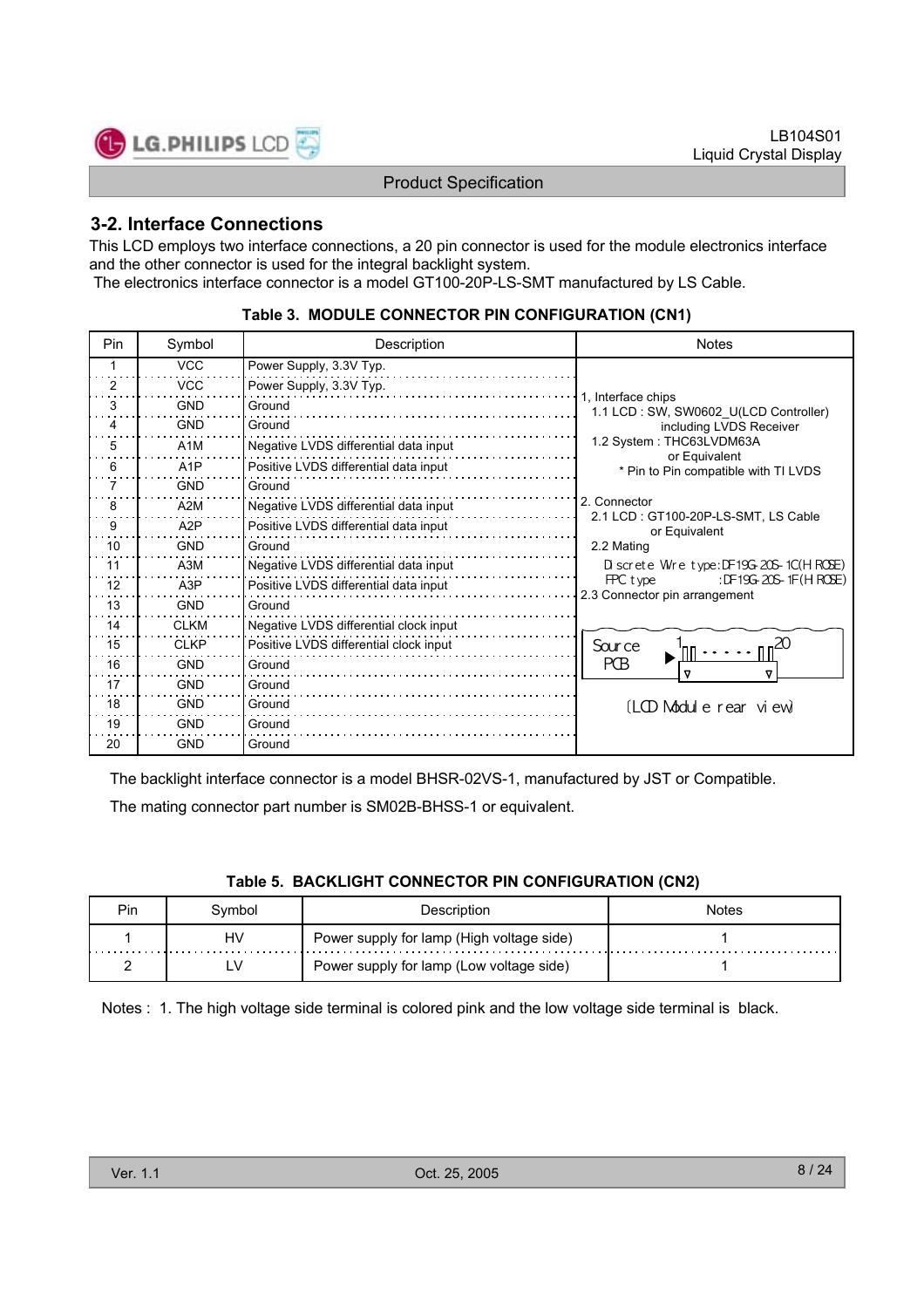

## **3-3. Signal Timing Specifications**

This is the signal timing required at the input of the User connector. All of the interface signal timing should be satisfied with the following specifications and specifications of LVDS Tx/Rx for its proper operation.

| 1996 V. TIMITO TADLE |                        |             |                |                          |            |             |             |  |
|----------------------|------------------------|-------------|----------------|--------------------------|------------|-------------|-------------|--|
| <b>ITEM</b>          | Symbol                 |             | Min            | <b>Typ</b>               | <b>Max</b> | <b>Unit</b> | <b>Note</b> |  |
| <b>DCLK</b>          | Frequency              | fCLK        | 37.0           | 385                      | 40.0       | <b>MHz</b>  |             |  |
| Hsync                | Period                 | <b>t</b> HP | 990            | 1024                     | 1100       | tclk        |             |  |
|                      | Width                  | twh         | 12             |                          | 120        |             |             |  |
| Vsync                | Period                 | tvP         | 606            | 625                      | 730        | <b>t</b> HP |             |  |
|                      | Width                  | twv         | $\mathbf{1}$   | $\overline{\phantom{a}}$ | 24         |             |             |  |
| Data                 | Horizontal back porch  | <b>tHBP</b> | 30             |                          | -          |             |             |  |
| Enable               | Horizontal front porch | <b>tHFP</b> | 30             |                          |            | tclk        |             |  |
|                      | Vertical back porch    | tvBP        | $\overline{2}$ |                          |            |             |             |  |
|                      | Vertical front porch   | tvFP        | 3              |                          | -          | thp         |             |  |

#### **Table 6. TIMING TABLE**

## **3-4. Signal Timing Waveforms**

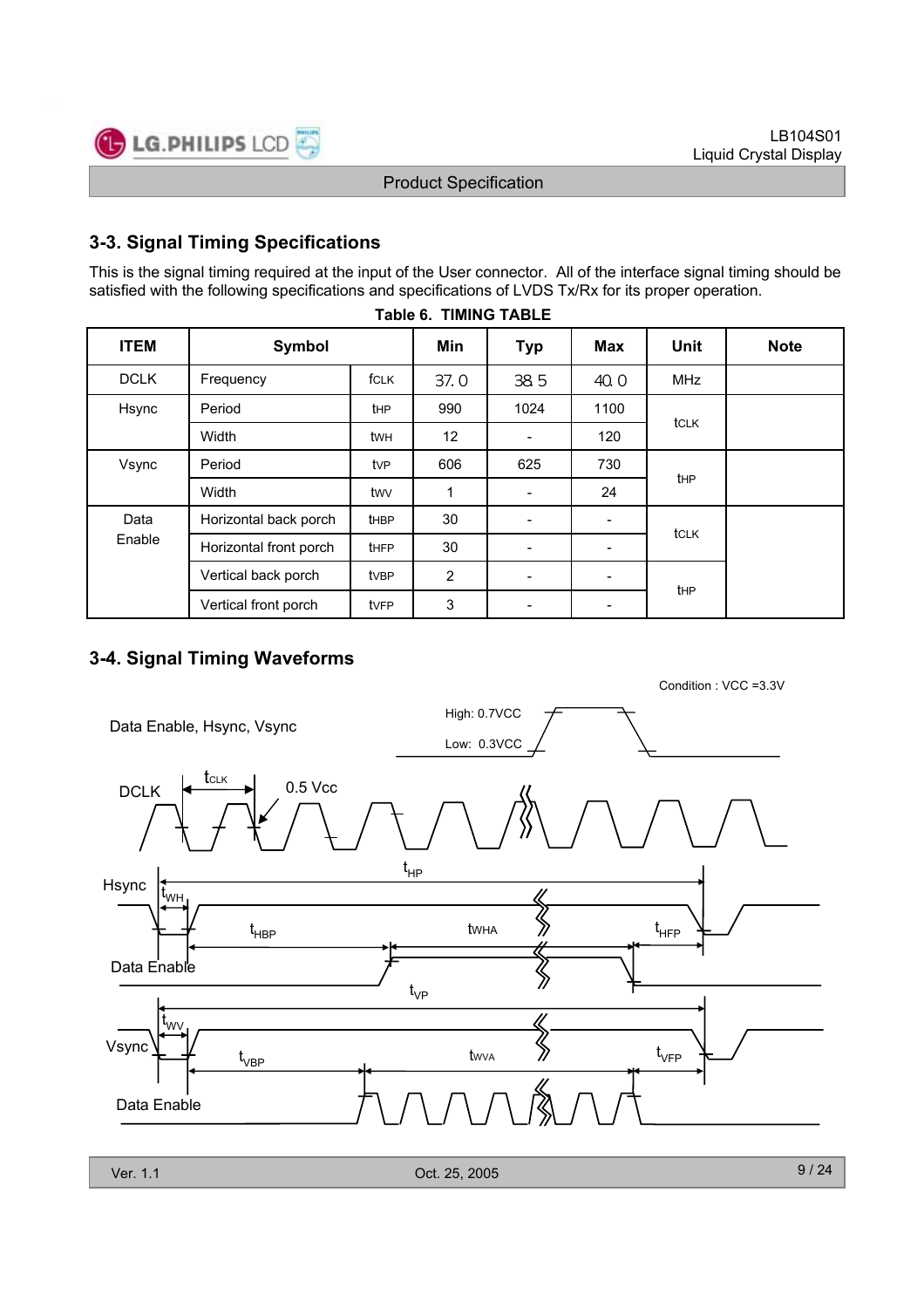## **3-5. Color Input Data Reference**

The brightness of each primary color (red,green and blue) is based on the 6-bit gray scale data input for the color ; the higher the binary input, the brighter the color. The table below provides a reference for color versus data input.

|              |                   |              |                |              |                |                |                |                |                | Input Color Data |                |              |                |                |              |           |              |              |             |
|--------------|-------------------|--------------|----------------|--------------|----------------|----------------|----------------|----------------|----------------|------------------|----------------|--------------|----------------|----------------|--------------|-----------|--------------|--------------|-------------|
|              | Color             |              |                | <b>RED</b>   |                |                |                |                |                | <b>GREEN</b>     |                |              |                |                |              |           | <b>BLUE</b>  |              |             |
|              |                   | <b>MSB</b>   |                |              |                |                | LSB   MSB      |                |                |                  |                |              | <b>LSB</b>     | <b>MSB</b>     |              |           |              |              | <b>LSB</b>  |
|              |                   | <b>R5</b>    | R <sub>4</sub> | <b>R3</b>    | R <sub>2</sub> | R <sub>1</sub> | R <sub>0</sub> | G <sub>5</sub> | G <sub>4</sub> | G <sub>3</sub>   | G <sub>2</sub> | G 1          | G <sub>0</sub> | <b>B</b> 5     | <b>B4</b>    | <b>B3</b> | <b>B2</b>    | <b>B</b> 1   | <b>B0</b>   |
|              | <b>Black</b>      | 0            | 0              | 0            | 0              | 0              | 0              | 0              | 0              | $\mathbf 0$      | 0              | 0            | 0              | $\mathbf 0$    | 0            | 0         | 0            | $\pmb{0}$    | $\Omega$    |
|              | Red               | 1            | 1              | 1            | 1              | $\mathbf{1}$   | 1              | $\mathbf 0$    | 0              | $\mathbf 0$      | 0              | 0            | 0              | $\mathbf 0$    | 0            | 0         | 0            | 0            | $\Omega$    |
|              | Green             | 0            | 0              | 0            | 0              | 0              | 011            |                | 1              | $\mathbf{1}$     | 1              | 1            | 1              | $\Omega$       | 0            | 0         | 0            | 0            | 0           |
| Basic        | Blue              | 0            | 0              | 0            | 0              | 0              | $\overline{0}$ | 0              | 0              | 0                | 0              | 0            | 0              | $\mathbf 1$    | 1            | 1         | 1            | 1            | 1           |
| Color        | Cyan              | 0            | 0              | 0            | $\mathbf{0}$   | $\mathbf 0$    | $\mathbf 0$    | 1              | 1              | $\mathbf{1}$     | $\mathbf{1}$   | 1            | 1              | 1              | $\mathbf{1}$ | 1         | 1            | $\mathbf{1}$ |             |
|              | Magenta           | 1            | 1              | 1            | 1              | 1              | 1              | 0              | 0              | 0                | 0              | 0            | 0              |                |              | 1         |              | 1            |             |
|              | Yellow            | 1            | 1              | 1            | 1              | $\mathbf{1}$   |                | 1   1          | 1              | 1                | $\mathbf{1}$   | 1            | 1              | 0              | 0            | 0         | 0            | 0            | 0           |
|              | White             | $\mathbf{1}$ | 1              | 1            | 1              | $\mathbf{1}$   | 1 I            | 1              | 1              | $\mathbf{1}$     | 1              | $\mathbf{1}$ | $\mathbf{1}$   | $\overline{1}$ | $\mathbf{1}$ | 1         | $\mathbf{1}$ | $\mathbf{1}$ | 1           |
|              | <b>RED (00)</b>   | 0            | $\pmb{0}$      | 0            | 0              | 0              | $\overline{0}$ | 0              | 0              | $\pmb{0}$        | $\pmb{0}$      | $\mathbf 0$  | 0              | l o            | 0            | 0         | 0            | $\pmb{0}$    | $\mathbf 0$ |
|              | <b>RED (01)</b>   | 0            | 0              | $\mathbf 0$  | $\mathbf{0}$   | $\mathbf 0$    | 1              | 0              | 0              | $\mathbf 0$      | $\pmb{0}$      | $\mathbf 0$  | $\Omega$       | $\mathbf 0$    | 0            | 0         | $\Omega$     | $\pmb{0}$    | $\mathbf 0$ |
| <b>RED</b>   |                   |              |                |              |                |                |                |                |                |                  |                |              |                |                |              |           |              |              |             |
|              | <b>RED (62)</b>   | 1            | 1              |              | 1              | 1              | $\mathbf 0$    | 0              | 0              | 0                | 0              | 0            | 0              | 0              | 0            | 0         | 0            | 0            | 0           |
|              | <b>RED (63)</b>   | 1            | 1              | $\mathbf{1}$ | 1              | $\mathbf{1}$   | 1 I            | $\overline{0}$ | $\Omega$       | $\mathbf 0$      | $\mathbf 0$    | $\Omega$     | $\Omega$       | l o            | 0            | 0         | $\Omega$     | $\mathbf 0$  | 0           |
|              | <b>GREEN (00)</b> | 0            | $\pmb{0}$      | $\pmb{0}$    | 0              | 0              | $\overline{0}$ | 0              | 0              | $\pmb{0}$        | $\pmb{0}$      | $\mathbf 0$  | 0              | l o            | 0            | 0         | 0            | $\pmb{0}$    | $\mathbf 0$ |
|              | <b>GREEN (01)</b> | 0            | 0              | 0            | $\mathbf{0}$   | 0              | 0              | $\mathbf{0}$   | 0              | $\mathbf 0$      | $\mathbf 0$    | $\mathbf 0$  | 1              | $\Omega$       | 0            | 0         | $\Omega$     | $\mathbf 0$  | $\Omega$    |
| <b>GREEN</b> |                   |              |                |              |                |                |                |                |                |                  |                |              |                |                |              |           |              |              |             |
|              | <b>GREEN (62)</b> | 0            | 0              | 0            | 0              | 0              | $\overline{0}$ | 1              | 1              | 1                | 1              | 1            | $\mathbf{0}$   | $\mathbf 0$    | 0            | 0         | 0            | 0            | $\Omega$    |
|              | <b>GREEN (63)</b> | 0            | $\mathbf 0$    | 0            | 0              | 0              | 0 I            | $\mathbf{1}$   | 1              | 1                | $\mathbf{1}$   | $\mathbf{1}$ | 1              | $\overline{0}$ | 0            | 0         | 0            | $\mathbf 0$  | 0           |
|              | <b>BLUE (00)</b>  | 0            | $\pmb{0}$      | $\pmb{0}$    | 0              | $\mathsf 0$    |                | 0 0            | 0              | $\pmb{0}$        | $\pmb{0}$      | 0            | 0              | l o            | 0            | 0         | 0            | $\pmb{0}$    | $\mathbf 0$ |
|              | <b>BLUE (01)</b>  | 0            | 0              | $\Omega$     | 0              | 0              | $\overline{0}$ | $\mathbf{0}$   | 0              | $\mathbf 0$      | $\pmb{0}$      | 0            | $\Omega$       | $\Omega$       | 0            | 0         | $\Omega$     | $\mathbf 0$  | 1           |
| <b>BLUE</b>  |                   |              |                |              |                |                |                |                |                |                  |                |              |                |                |              |           |              |              |             |
|              | <b>BLUE (62)</b>  | 0            | 0              | $\Omega$     | 0              | 0              | 0              | 0              | 0              | $\mathbf 0$      | 0              | 0            | $\Omega$       | 1              | 1            |           |              | 1            | 0           |
|              | <b>BLUE (63)</b>  | 0            | 0              | 0            | $\mathbf 0$    | 0              |                | 010            | 0              | $\mathbf 0$      | $\pmb{0}$      | $\mathbf 0$  | 0              | $\vert$ 1      | 1            | 1         | 1            | 1            | 1           |
|              |                   |              |                |              |                |                |                |                |                |                  |                |              |                |                |              |           |              |              |             |

#### **Table 7. COLOR DATA REFERENCE**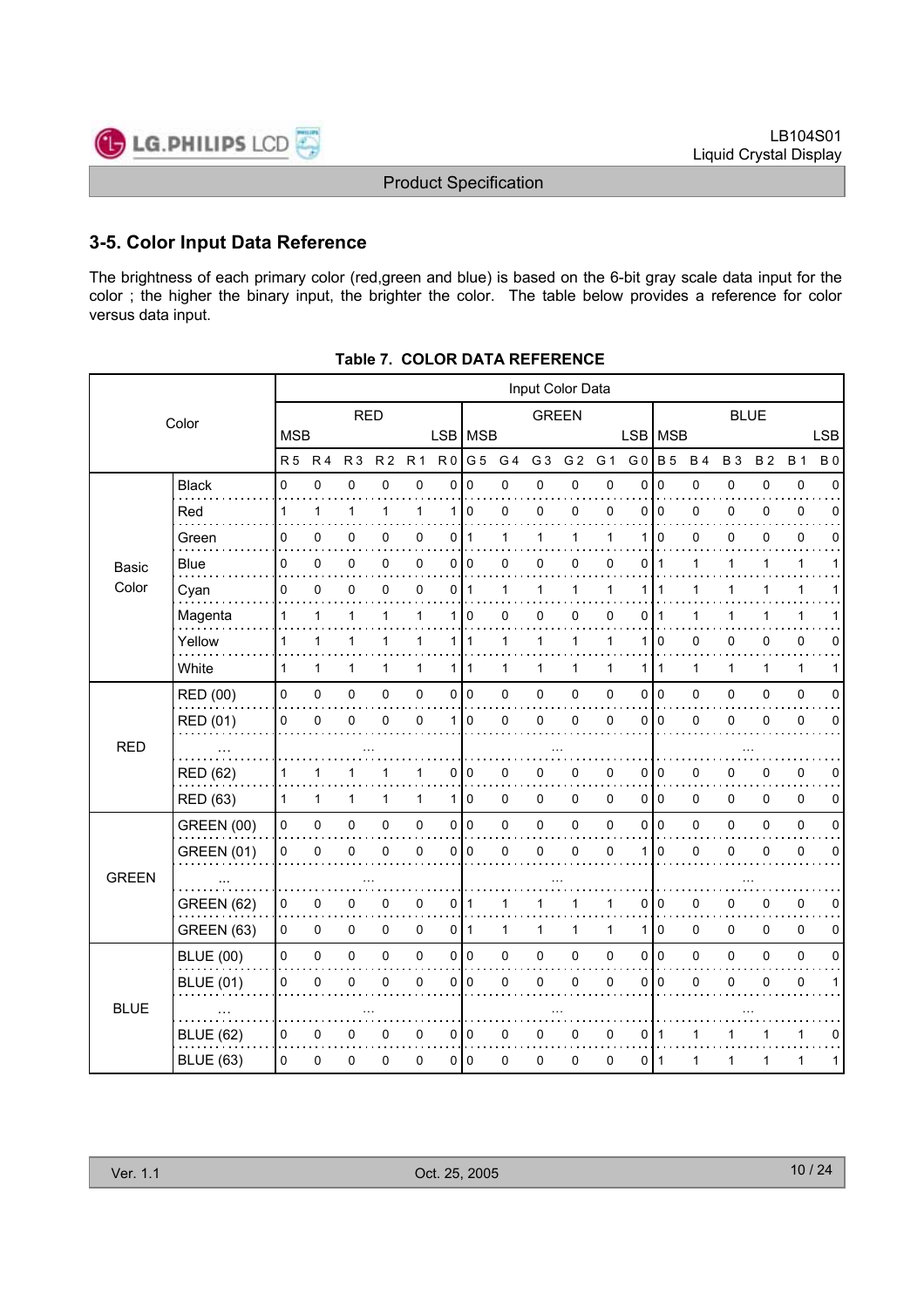

## **3-6. Power Sequence**



| Parameter      |             | Value | Units |      |
|----------------|-------------|-------|-------|------|
|                | Min.        | Typ.  | Max.  |      |
| $T_1$          | -           |       | $10$  | (ms) |
| T <sub>2</sub> | 0           |       | 50    | (ms) |
| $T_3$          | 200         |       |       | (ms) |
| T <sub>4</sub> | 200         |       |       | (ms) |
| $T_5$          | $\mathbf 0$ |       | 50    | (ms) |
| $T_6$          |             |       | 10    | (ms) |
| т,             | 400         |       |       | (ms) |

#### **Table 8. POWER SEQUENCE TABLE**

#### Note)

- 1. Please avoid floating state of interface signal at invalid period.
- 2. When the interface signal is invalid, be sure to pull down the power supply for LCD VCC to 0V.
- 3. Lamp power must be turn on after power supply for LCD and interface signal are valid.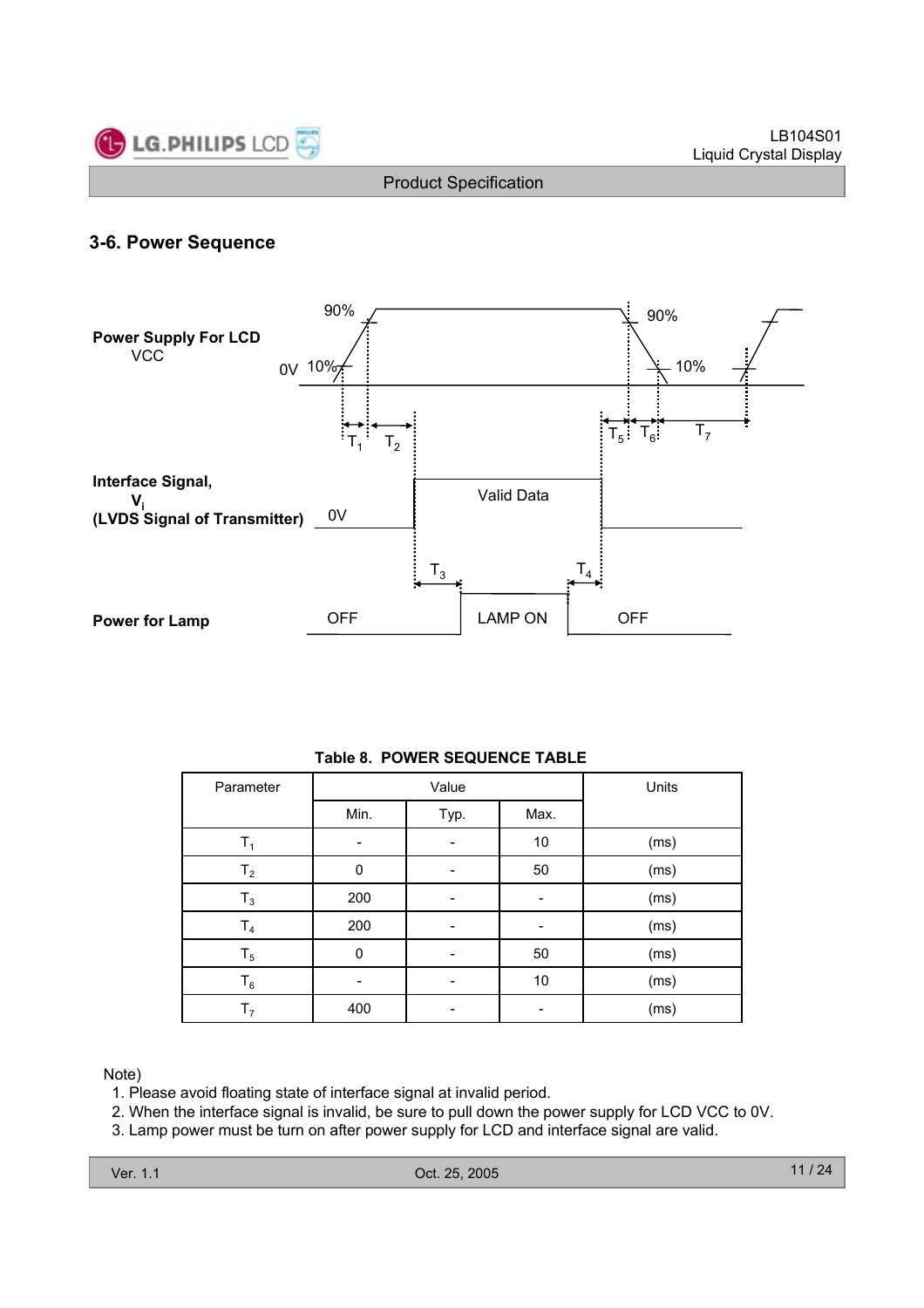

## **4. Optical Specification**

Optical characteristics are determined after the unit has been 'ON' and stable for approximately 30 minutes in a dark environment at 25°C. The values specified are at an approximate distance 50cm from the LCD surface at a viewing angle of  $\Phi$  and  $\Theta$  equal to 0°.

FIG. 1 presents additional information concerning the measurement equipment and method.



**FIG. 1 Optical Characteristic Measurement Equipment and Method**

#### **Table 9. OPTICAL CHARACTERISTICS**

| Ta=25°C, VCC=3.3V, fv=60Hz, f <sub>CLK</sub> = 38.5MHz, $I_{BL}$ = 6.0mA |
|--------------------------------------------------------------------------|
|                                                                          |

|                              |                |            | Values |       | Units             |                |
|------------------------------|----------------|------------|--------|-------|-------------------|----------------|
| Parameter                    | Symbol         | <b>Min</b> | Typ    | MAx   |                   | <b>Notes</b>   |
| <b>Contrast Ratio</b>        | CR             | 300        | 400    |       |                   | 1              |
| Surface Luminance, white     | $L_{WH}$       | 200        | 250    |       | cd/m <sup>2</sup> | $\overline{2}$ |
| Luminance Variation          | $\delta$ white |            |        | 1.4   |                   | 3              |
| Response Time                |                |            |        |       |                   | 4              |
| <b>Rise Time</b>             | $Tr_R$         |            | 6      | 10    | ms                |                |
| Delay Time                   | $Tr_D$         |            | 19     | 30    | ms                |                |
| <b>Color Coordinates</b>     |                |            |        |       |                   |                |
| RED                          | <b>RX</b>      | 0.543      | 0.573  | 0.603 |                   |                |
|                              | <b>RY</b>      | 0.297      | 0.327  | 0.357 |                   |                |
| <b>GREEN</b>                 | <b>GX</b>      | 0.279      | 0.309  | 0.339 |                   |                |
|                              | GY             | 0.513      | 0.543  | 0.573 |                   |                |
| <b>BLUE</b>                  | <b>BX</b>      | 0.118      | 0.148  | 0.178 |                   |                |
|                              | BY             | 0.096      | 0.126  | 0.156 |                   |                |
| <b>WHITE</b>                 | <b>WX</b>      | 0.275      | 0.305  | 0.335 |                   |                |
|                              | WY.            | 0.290      | 0.320  | 0.350 |                   |                |
| <b>Viewing Angle</b>         |                |            |        |       |                   | 5              |
| x axis, right( $\Phi$ =0°)   | $\Theta$ r     | 65         |        |       | degree            |                |
| x axis, left ( $\Phi$ =180°) | $\Theta$       | 65         |        |       | degree            |                |
| y axis, up ( $\Phi$ =90°)    | $\Theta$ u     | 45         |        |       | degree            |                |
| y axis, down ( $\Phi$ =270°) | $\Theta$ d     | 55         |        |       | degree            |                |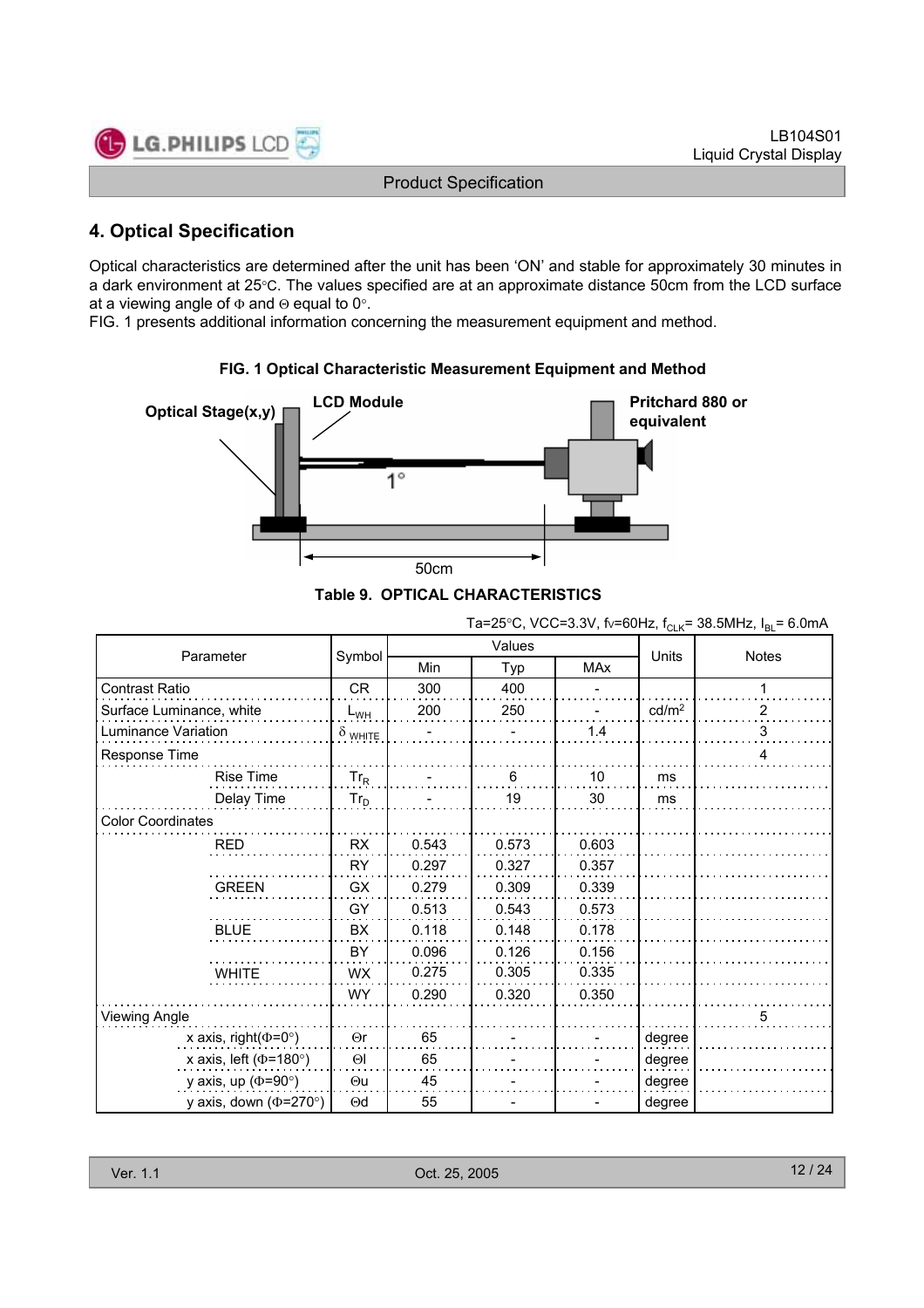

Note)

1. Contrast Ratio(CR) is defined mathematically as

Surface Luminance with all white pixels

Contrast Ratio =

Surface Luminance with all black pixels

2. Surface luminance is the center point across the LCD surface 50cm from the surface with all pixels displaying white. For more information see FIG 1.

 $L_{WH} = L_1$ 

3. The variation in surface luminance, The panel total variation ( $\delta_{WHITE}$ ) is determined by measuring L<sub>N</sub> at each test position 1 through 5 and then defined as followed numerical formula. For more information see FIG 2.

Maximum $(L_1,L_2, \ldots L_5)$  $\delta$  white =  $-$ Minimum $(L_1,L_2, \ldots L_5)$ 

- 4. Response time is the time required for the display to transition from white to black (rise time,  $Tr_R$ ) and from black to white(Decay Time,  $Tr_D$ ). For additional information see FIG 3.
- 5. Viewing angle is the angle at which the contrast ratio is greater than 10. The angles are determined for the horizontal or x axis and the vertical or y axis with respect to the z axis which is normal to the LCD surface. For more information see FIG 4.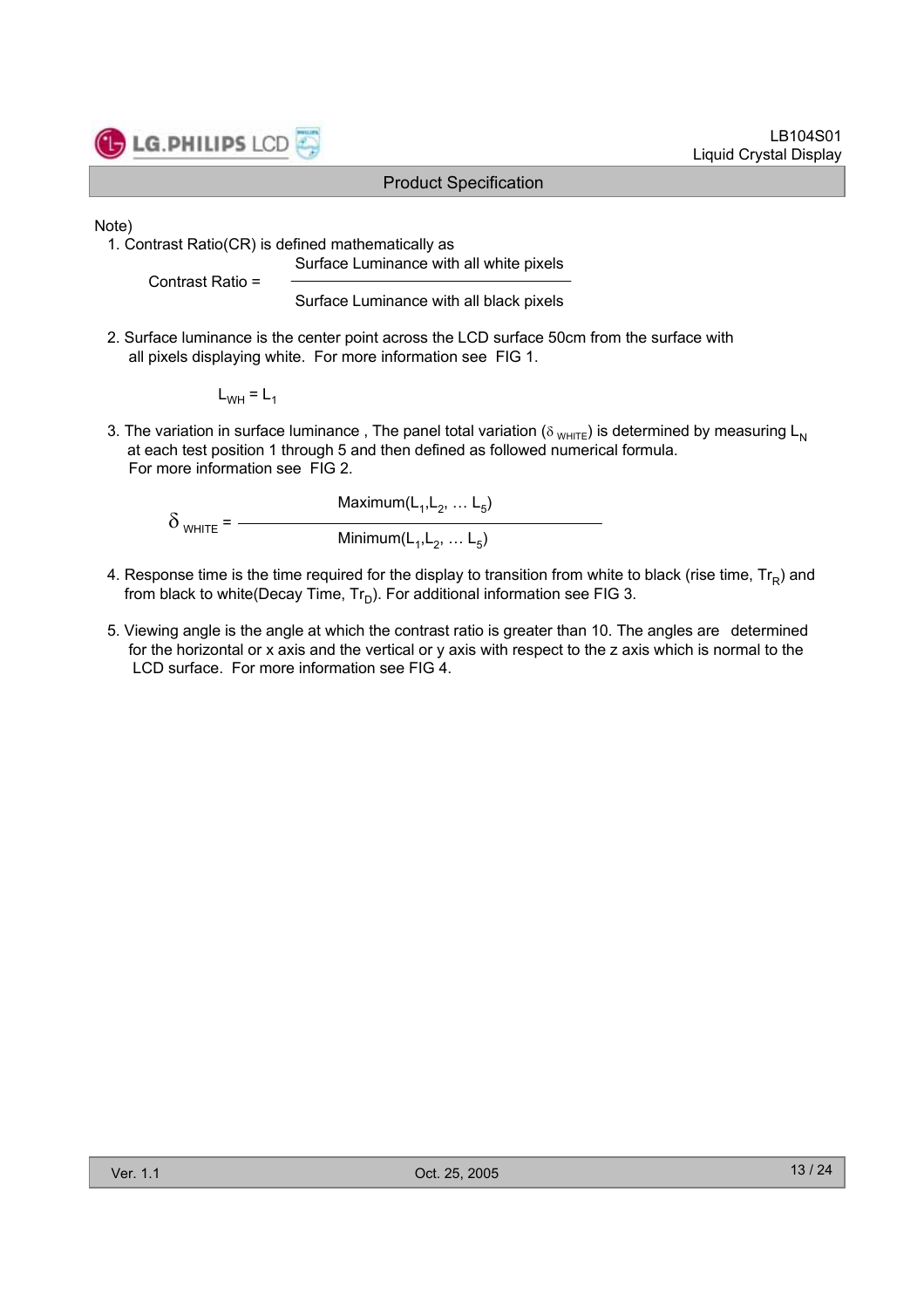

#### **FIG. 2 Luminance**

 $\langle$ n $\text{e}$ asuring point for luminance variation $\rangle$   $\langle$ n $\text{e}$ asuring point for surface luminance $\rangle$ 





#### **FIG. 3 Response Time**

The response time is defined as the following figure and shall be measured by switching the input signal for "black" and "white".

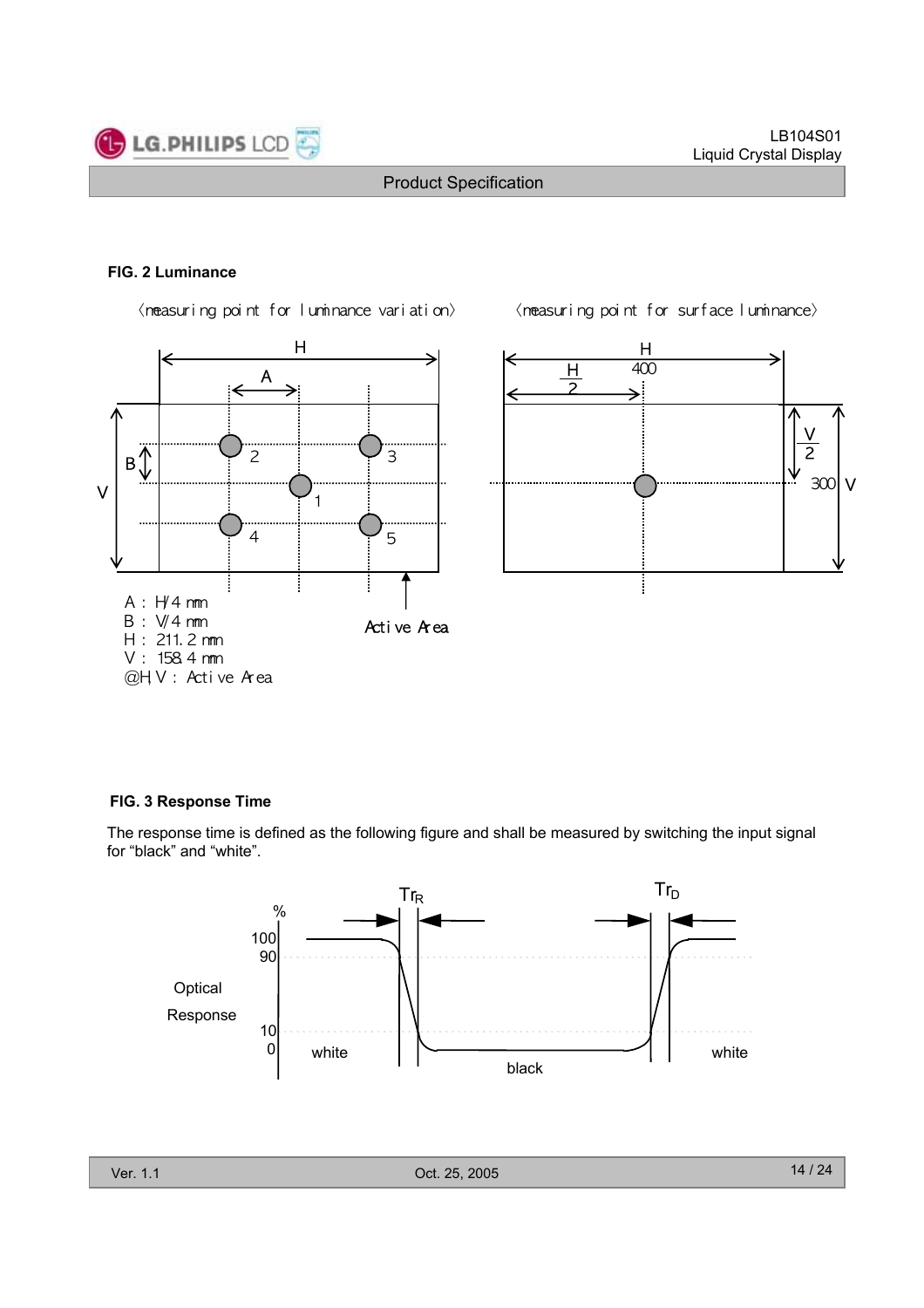

#### **FIG. 4 Viewing angle**

<Dimension of viewing angle range>

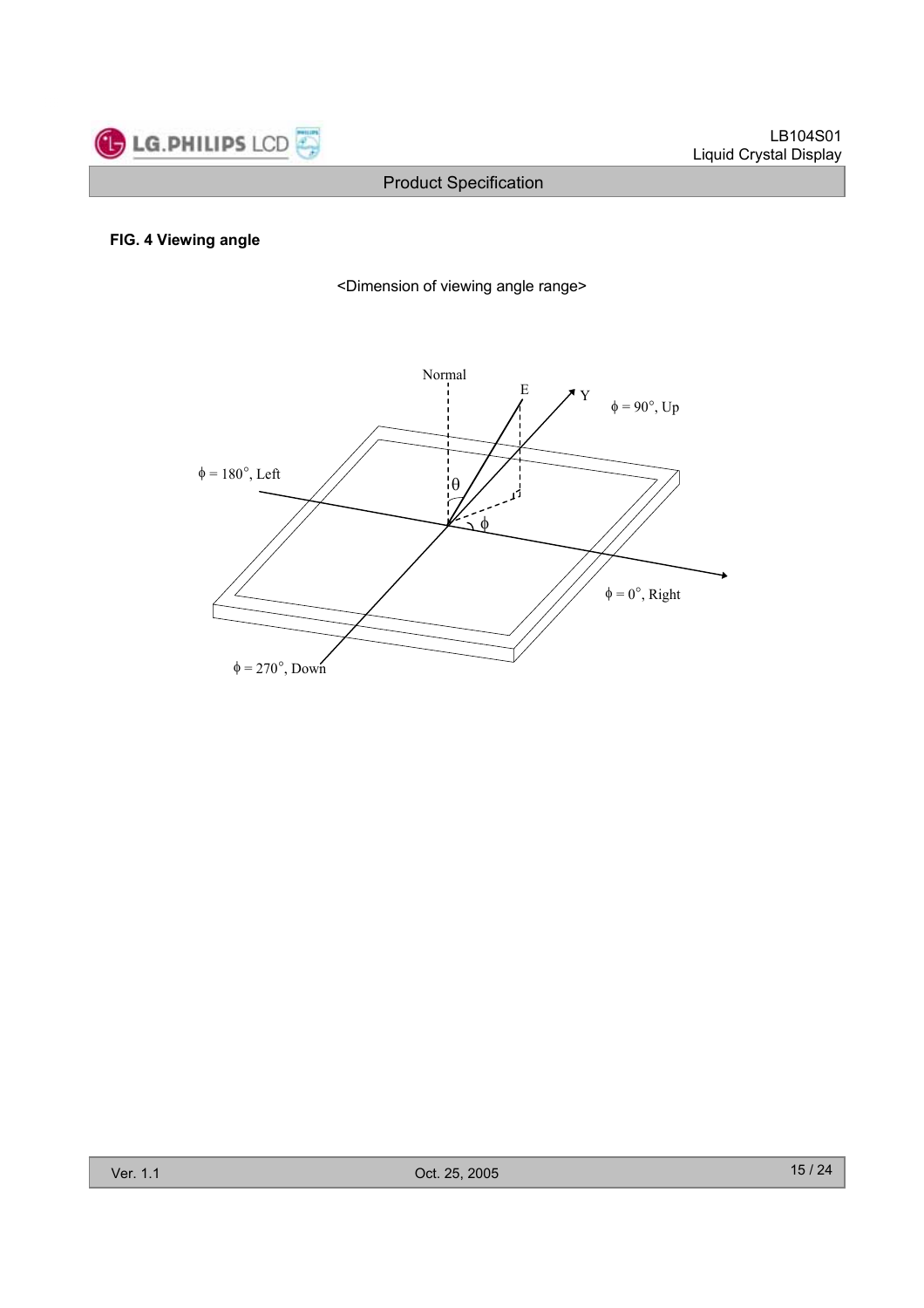

## **5. Mechanical Characteristics**

The contents provide general mechanical characteristics for the model LB104S01. In addition the figures in the next page are detailed mechanical drawing of the LCD.

|                          | Horizontal              | $224.5 \pm 0.5$ mm |  |  |  |
|--------------------------|-------------------------|--------------------|--|--|--|
| <b>Outline Dimension</b> | Vertical                | $172.0 \pm 0.5$ mm |  |  |  |
|                          | Depth                   | $5.7 \pm 0.3$ mm   |  |  |  |
| Bezel Area               | Horizontal              | $217.2 \pm 0.5$ mm |  |  |  |
|                          | Vertical                | $161.8 \pm 0.5$ mm |  |  |  |
|                          | Horizontal              | 211.2 mm           |  |  |  |
| Active Display Area      | Vertical                | 158.4 mm           |  |  |  |
| Weight                   | 290g (Typ.) 300g (Max.) |                    |  |  |  |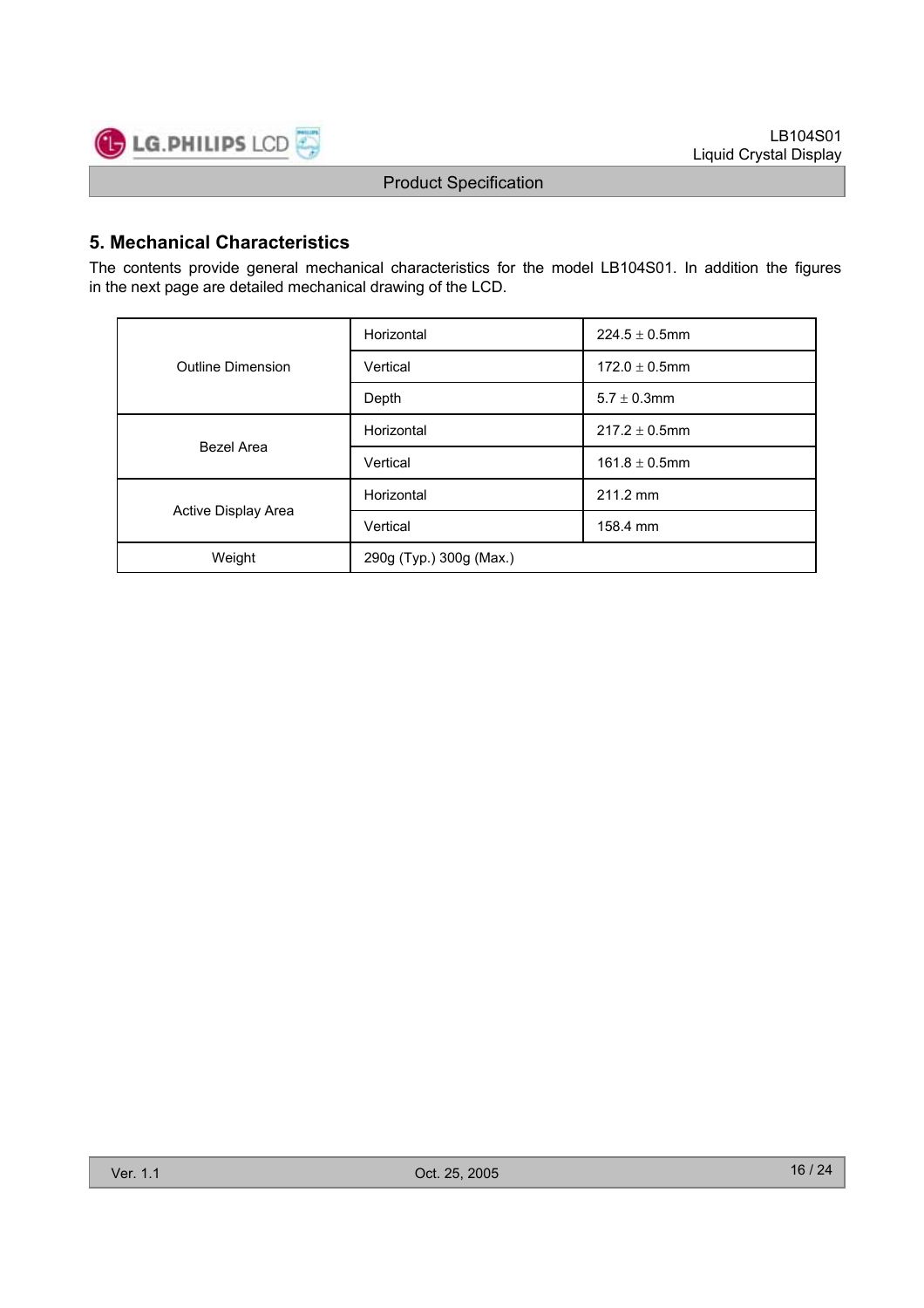

### <FRONT VIEW> <parallel to the Note) Unit:[mm], General tolerance:  $\pm$  0.5mm

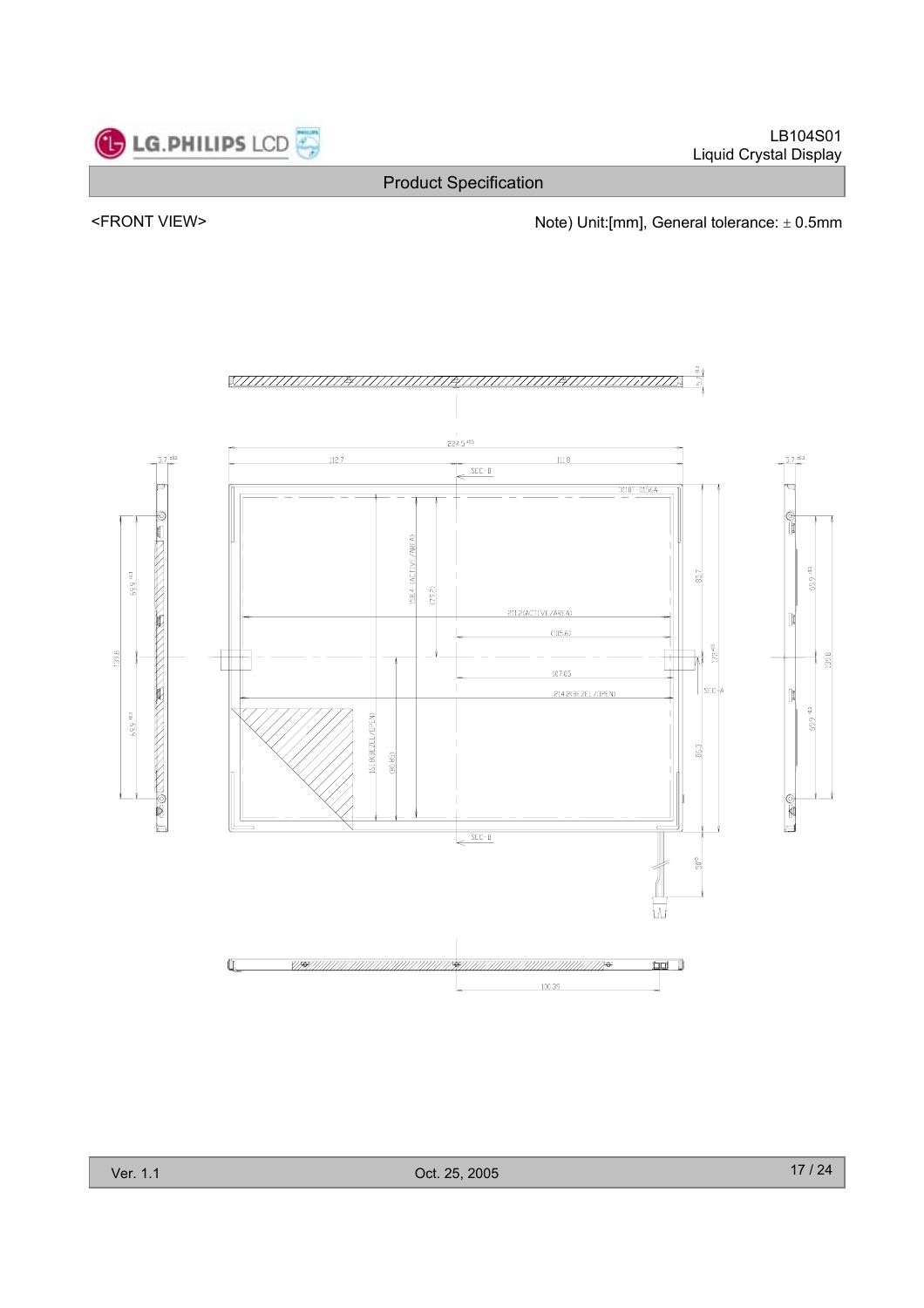

<REAR VIEW> <ndote) Unit:[mm], General tolerance:  $\pm$  0.5mm

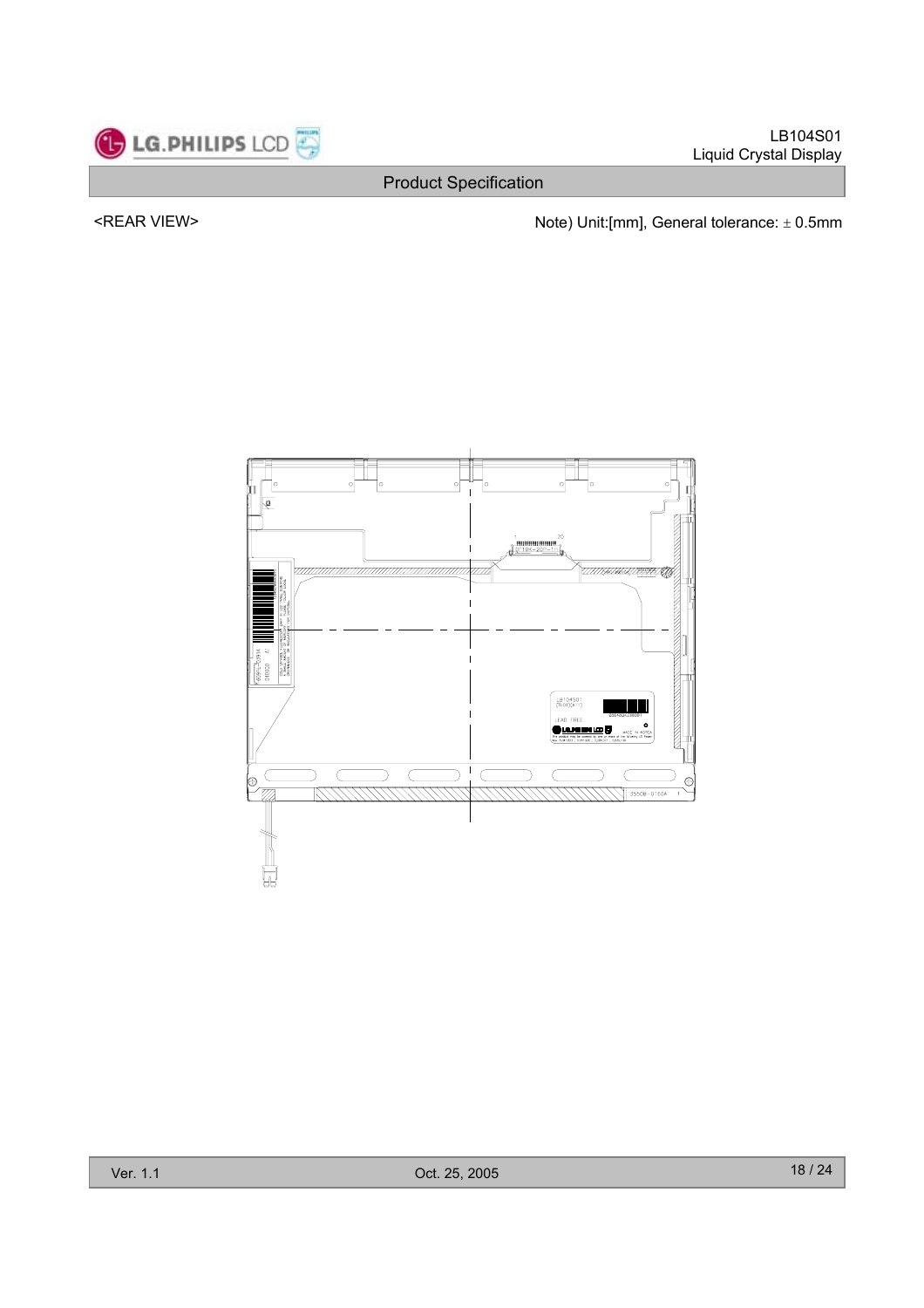## [ DETAIL DESCRIPTION OF SIDE MOUNTING SCREW ]



\*Mounting screw depth : Max 2.3mm<br>\*Screw(4ea) Torque : Max 2kgf•cm

Note) Unit: [mm], General tolerance:  $\pm$  0.5mm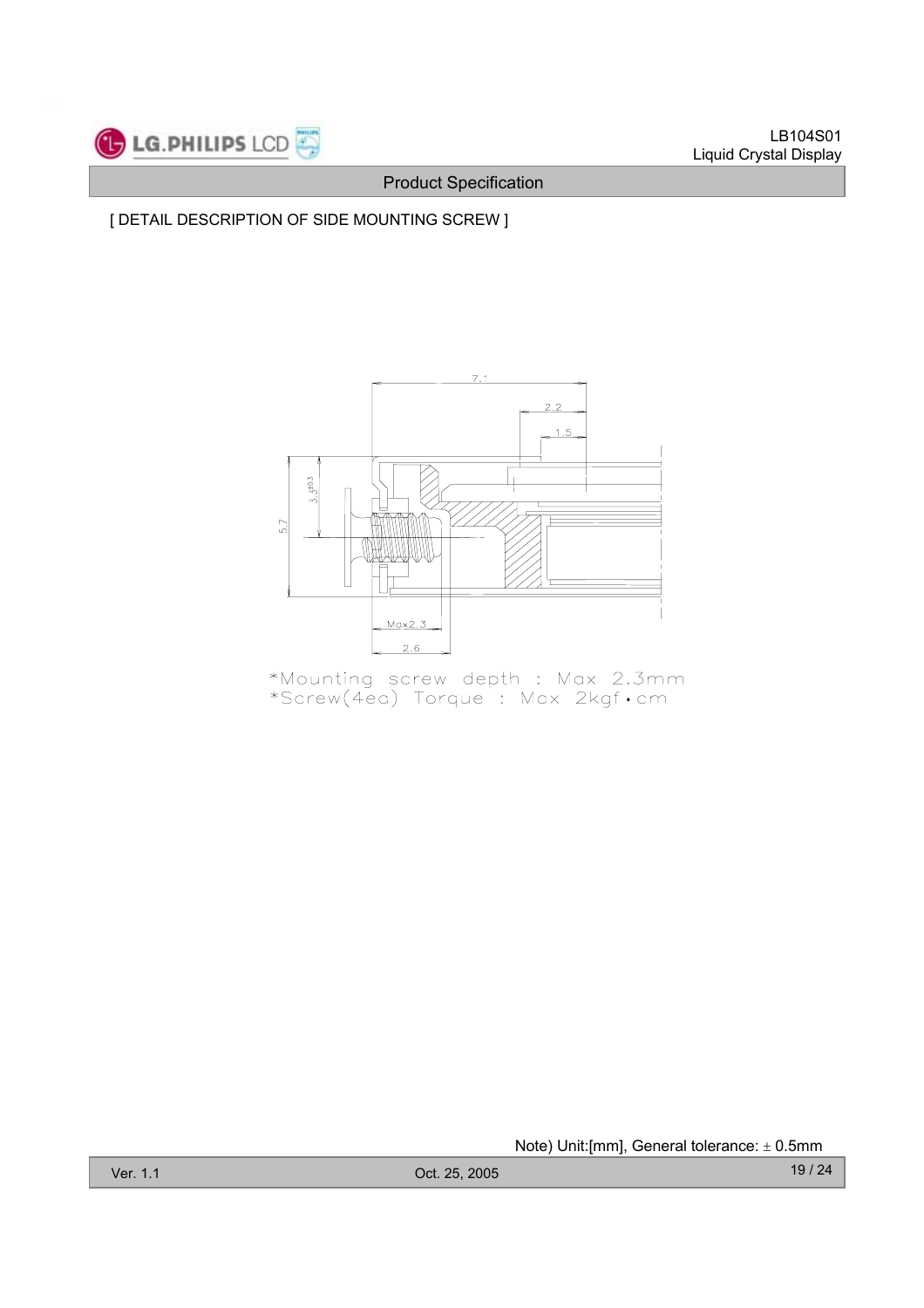

## **6. Reliability**

Environment test condition

**LG.PHILIPS LCD** 

| No. | Test Item                                   | Conditions                                                                                           |  |  |  |
|-----|---------------------------------------------|------------------------------------------------------------------------------------------------------|--|--|--|
| 1   | High temperature storage test               | Ta= $60^{\circ}$ C, 240h                                                                             |  |  |  |
| 2   | Low temperature storage test                | Ta= -20°C, 240h                                                                                      |  |  |  |
| 3   | High temperature operation test             | Ta= 50°C, 50%RH, 240h                                                                                |  |  |  |
| 4   | Low temperature operation test              | Ta= 0°C, 240h                                                                                        |  |  |  |
| 5   | Vibration test (non-operating)              | Random, $10 \sim 300$ Hz, 0.0035 $\sim$ 0.0035G/Hz 1.0Grms,<br>1 axis, 0.5hour/axis                  |  |  |  |
| 6   | Shock test (non-operating)                  | Half sine wave, 180G, 2ms<br>one shock of each three faces (I.e. run 180G 6ms)<br>for all one faces) |  |  |  |
| 7   | Altitude<br>operating<br>storage / shipment | $0 \sim 10,000$ feet (3,048m) 24Hr<br>$0 \sim 40,000$ feet (12,192m) 24Hr                            |  |  |  |

{ Result Evaluation Criteria }

There should be no change which might affect the practical display function when the display quality test is conducted under normal operating condition.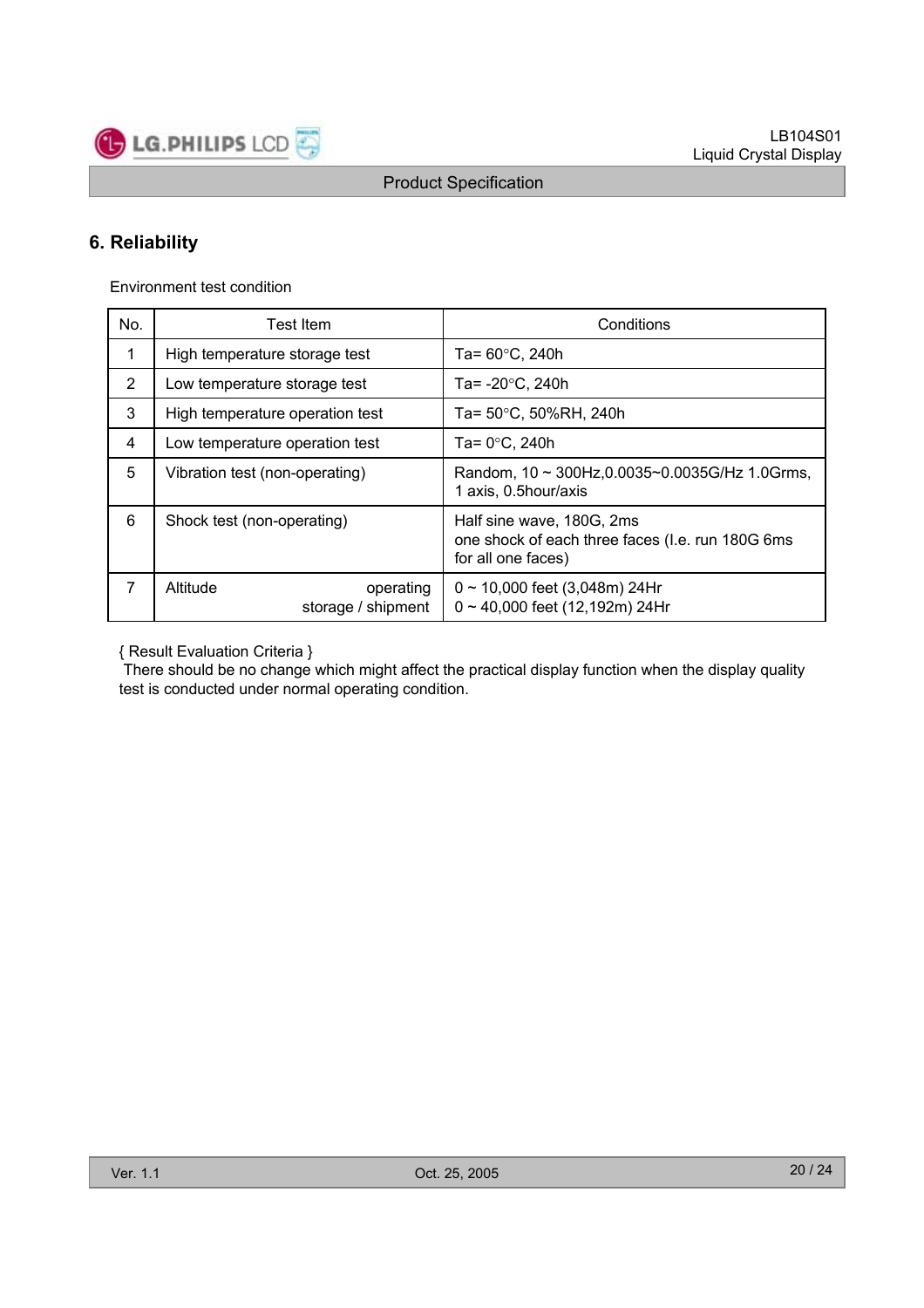

## **7. International Standards**

## **7-1. Safety**

a) UL 60950-1:2003, First Edition, Underwriters Laboratories, Inc.,

Standard for Safety of Information Technology Equipment.

b) CAN/CSA C22.2, No. 60950-1-03 1<sup>st</sup> Ed. April 1, 2003, Canadian Standards Association,

Standard for Safety of Information Technology Equipment.

c) EN 60950-1:2001, First Edition,

European Committee for Electrotechnical Standardization(CENELEC)

European Standard for Safety of Information Technology Equipment.

## **7-2. EMC**

a) ANSI C63.4 "Methods of Measurement of Radio-Noise Emissions from Low-Voltage Electrical and Electrical Equipment in the Range of 9kHZ to 40GHz. "American National Standards Institute(ANSI), 1992

b) C.I.S.P.R. "Limits and Methods of Measurement of Radio Interface Characteristics of Information Technology Equipment." International Special Committee on Radio Interference.

c) EN 55022 "Limits and Methods of Measurement of Radio Interface Characteristics of Information Technology Equipment." European Committee for Electrotechnical Standardization.(CENELEC), 1998 ( Including A1: 2000 )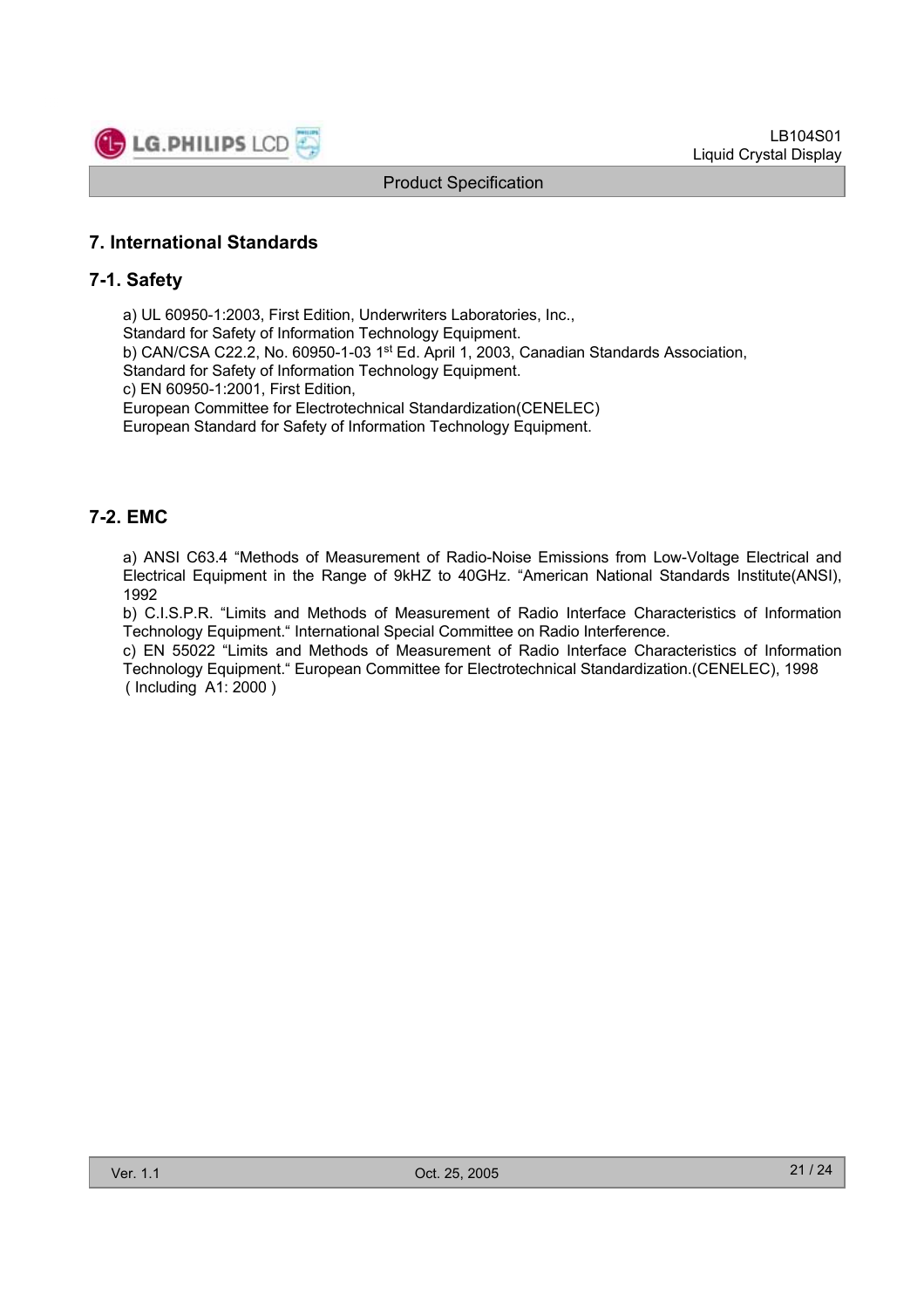

## **8. Packing**

## **8-1. Designation of Lot Mark**

a) Lot Mark



- A,B,C : Inch
- D : Year
- E : Month
- F : Panel Code
- G : Factory Code
- H : Assembly Code

I,J,K,L,M : Serial No

#### Note

1. Year

| Year | 97 | 98 | 99 | 2000 | 2001 | 2002 | 2003 | 2004 | 2005 | 2006 | 2007 |
|------|----|----|----|------|------|------|------|------|------|------|------|
| Mark |    |    |    |      |      | -    |      |      |      |      |      |

2. Month

| Month | Jan | Feb | Mar | Apr | May | Jun | Jul | Aug | Sep | Oct | Nov | Dec |
|-------|-----|-----|-----|-----|-----|-----|-----|-----|-----|-----|-----|-----|
| Mark  |     | -   |     |     |     |     |     |     |     |     | ◡   | ∼   |

3. Panel Code

| Panel Code | P1 Factory | P <sub>2</sub> Factory | P3 Factory | . P4 Factory | P5 Factory | Hydis Panel |
|------------|------------|------------------------|------------|--------------|------------|-------------|
| Mark       |            |                        |            |              |            |             |

4. Factory Code

| Factory Code | <b>LPL Gumi</b> | LPL Nanjing | Hee Sung |
|--------------|-----------------|-------------|----------|
| Mark         |                 |             |          |

5. Serial No

| Serial No. | $1 \sim 99.999$ | 100,000 $\sim$                       |  |  |  |  |
|------------|-----------------|--------------------------------------|--|--|--|--|
| Mark       | $00001 - 99999$ | $A0001 \sim A9999$ , - - - - , Z9999 |  |  |  |  |

b) Location of Lot Mark

Serial NO. is printed on the label. The label is attached to the backside of the LCD module. This is subject to change without prior notice.

## **8-2. Packing Form**

a) Package quantity in one box : 26 pcs

b) Box Size :  $425mm(L) \times 246mm(W) \times 287mm(H)$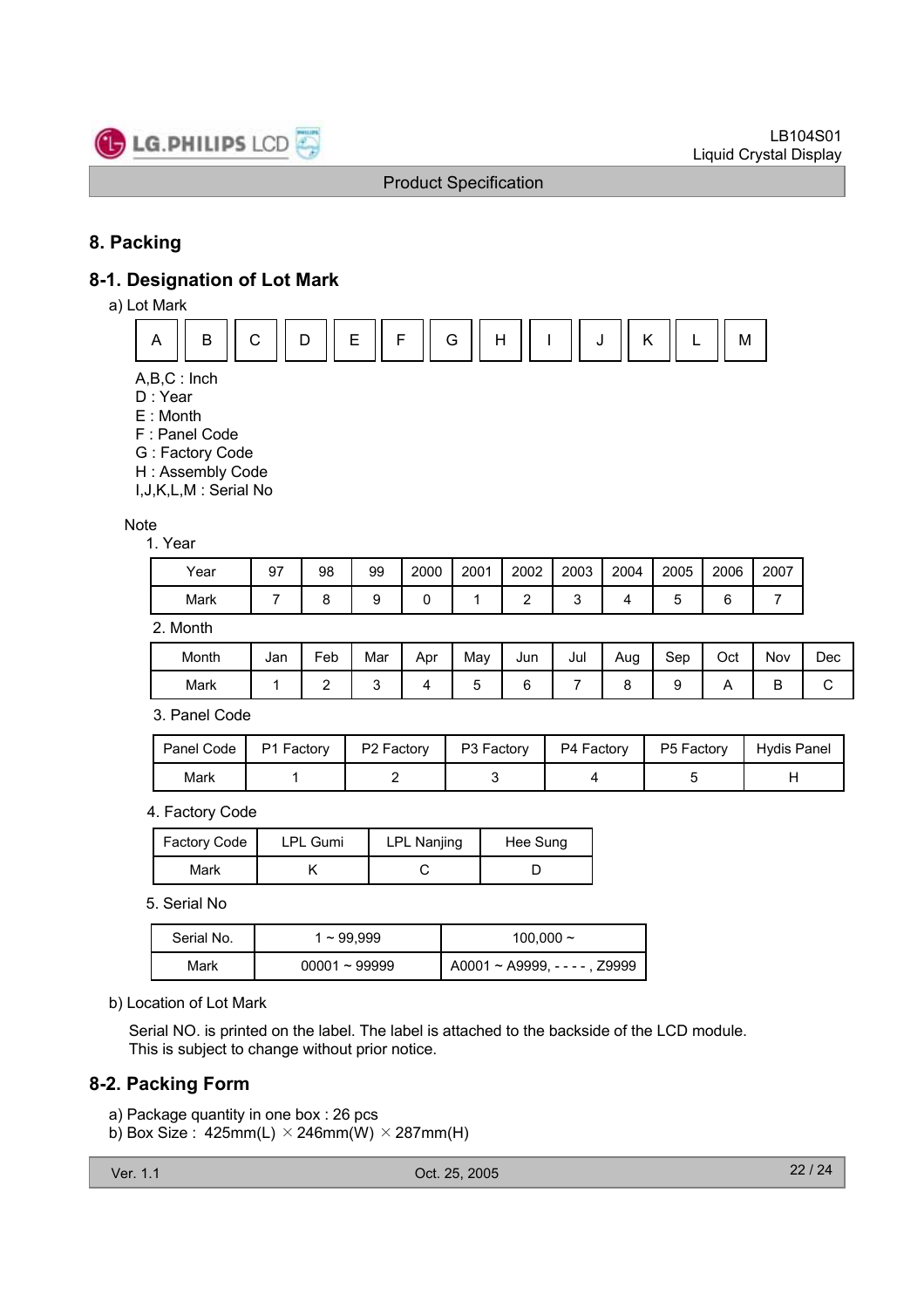

## **9. PRECAUTIONS**

Please pay attention to the followings when you use this TFT LCD module.

## **9-1. MOUNTING PRECAUTIONS**

- (1) You must mount a module using holes arranged in four corners or four sides.
- (2) You should consider the mounting structure so that uneven force (ex. Twisted stress) is not applied to the module. And the case on which a module is mounted should have sufficient strength so that external force is not transmitted directly to the module.
- (3) Please attach the surface transparent protective plate to the surface in order to protect the polarizer. Transparent protective plate should have sufficient strength in order to the resist external force.
- (4) You should adopt radiation structure to satisfy the temperature specification.
- (5) Acetic acid type and chlorine type materials for the cover case are not desirable because the former generates corrosive gas of attacking the polarizer at high temperature and the latter causes circuit break by electro-chemical reaction.
- (6) Do not touch, push or rub the exposed polarizers with glass, tweezers or anything harder than HB pencil lead. And please do not rub with dust clothes with chemical treatment. Do not touch the surface of polarizer for bare hand or greasy cloth.(Some cosmetics are detrimental
- to the polarizer.) (7) When the surface becomes dusty, please wipe gently with absorbent cotton or other soft materials like chamois soaks with petroleum benzene. Normal-hexane is recommended for cleaning the adhesives
- used to attach front / rear polarizers. Do not use acetone, toluene and alcohol because they cause chemical damage to the polarizer.
- (8) Wipe off saliva or water drops as soon as possible. Their long time contact with polarizer causes deformations and color fading.
- (9) Do not open the case because inside circuits do not have sufficient strength.

## **9-2. OPERATING PRECAUTIONS**

- (1) The spike noise causes the mis-operation of circuits. It should be lower than following voltage :  $V=\pm 200$ mV(Over and under shoot voltage)
- (2) Response time depends on the temperature.(In lower temperature, it becomes longer.)
- (3) Brightness depends on the temperature. (In lower temperature, it becomes lower.) And in lower temperature, response time(required time that brightness is stable after turned on) becomes longer.
- (4) Be careful for condensation at sudden temperature change. Condensation makes damage to polarizer or electrical contacted parts. And after fading condensation, smear or spot will occur.
- (5) When fixed patterns are displayed for a long time, remnant image is likely to occur.
- (6) Module has high frequency circuits. Sufficient suppression to the electromagnetic interference shall be done by system manufacturers. Grounding and shielding methods may be important to minimized the interference.